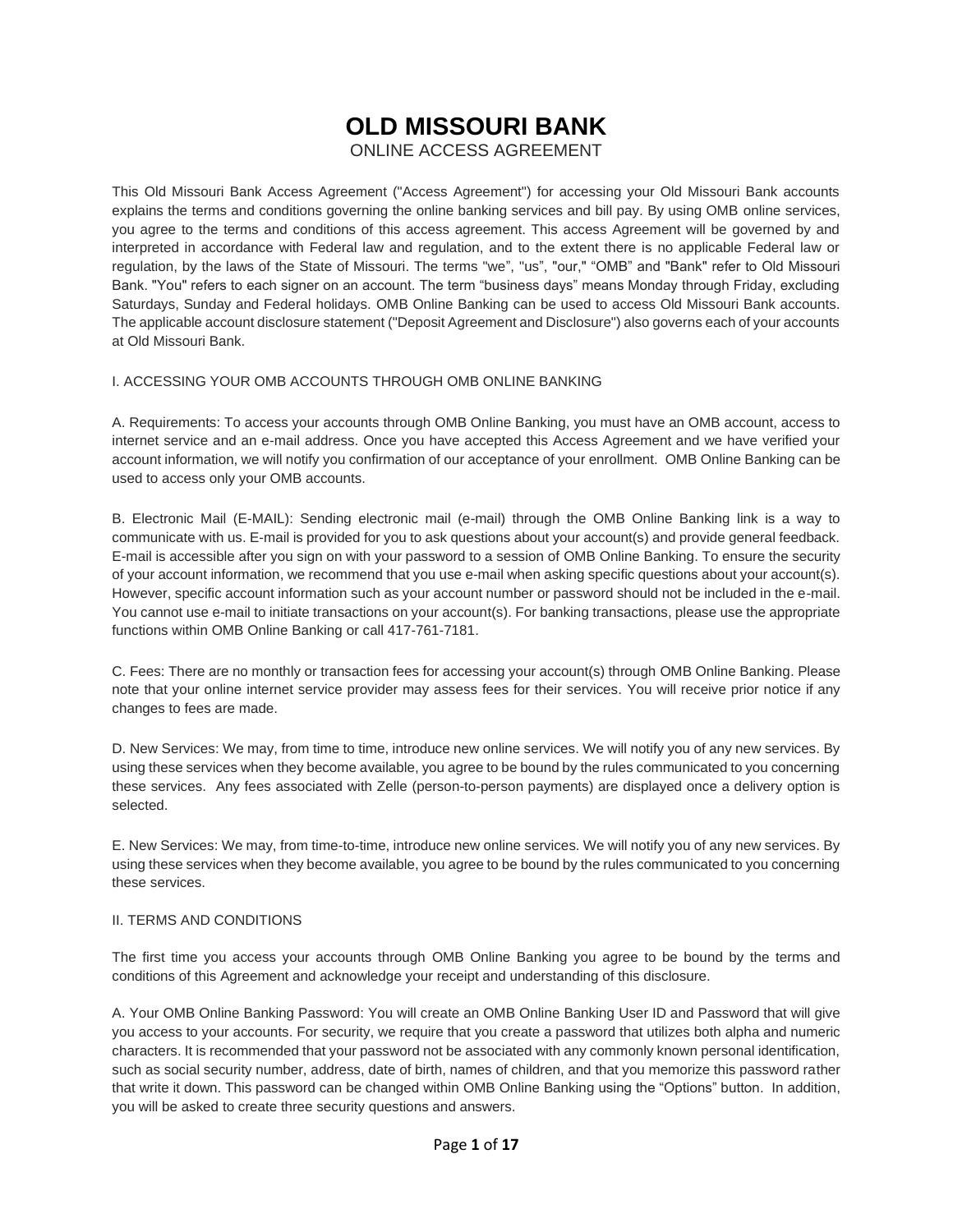You are responsible for keeping your password, account numbers and other account data confidential. We will act on instructions received under your password. We undertake no obligation to monitor transactions through OMB Online Banking to determine that they are made on behalf of the accountholder. DO NOT share your user id or password with anyone.

CONTACT US AT ONCE if you believe your password has been lost, stolen, used without your authorization, or otherwise compromised, or if someone has transferred or may transfer money from your accounts without your permission. AN IMMEDIATE TELEPHONE CALL TO US IS THE BEST WAY TO REDUCE ANY POSSIBLE LOSSES.

B. Payment Account: Although there are no fees for accessing your accounts through OMB Online Banking, you may be asked to designate a payment account for selected services such as the Bill Pay service. There may be additional terms and conditions for these services.

If you close all Old Missouri Bank accounts, notify Old Missouri Bank Customer Service to cancel the OMB Online Banking services. Your OMB Online Banking access may be canceled at any time by us without prior notice due to insufficient funds in one of your accounts. After cancellation, OMB Online Banking services may be reinstated once sufficient funds are available in your accounts to cover any fees and other pending transfers or debits. In order to reinstate your services, you must go through the enrollment process again. If you do not access your accounts through OMB Online Banking for an extended period, we reserve the right to discontinue your service without notice. Please note that your bill payment information will be lost if you are discontinued.

You agree to be responsible for any 3<sup>rd</sup> party telephone charges incurred by accessing your accounts through OMB Online Banking. If you wish to cancel any of the OMB Online Banking services offered through OMB Online Banking, please contact Old Missouri Bank Customer Service at 417-761-7181 or send us cancellation instructions in writing to Old Missouri Bank, 3570 S. National, Springfield, MO 65807.

C. Our Liability: Except as specifically provided in this Agreement or where the law requires different standards, you agree that neither Old Missouri Bank nor the service providers shall be responsible for loss, property damage or bodily injury. This is regardless of whether it is caused by the equipment, software, Old Missouri Bank, internet access providers, online service providers or by an agent or subcontractor of any of the foregoing. Nor shall Old Missouri Bank or the service providers be responsible for any direct, indirect, special or consequential, economic or other damages arising in any way out of the installation, use or maintenance of the equipment, software, the online services, or the Internet or access thereof.

If we do not complete a transfer to or from your account, including a bill payment, on time or in the correct amount, according to our agreement with you when you have properly instructed us to do so, we will be liable to you for your losses or damages caused as a result. However, there are some exceptions. We will NOT be liable, for instance:

1. If, through no fault of ours, you do not have enough available funds in your account to make a transfer.

2. If a legal order directs us to prohibit withdrawals from the account.

3. If your account is closed, or if it has been frozen.

4. If the transfer would cause your balance to go over the credit limit of an established line of credit or the credit limit for any credit arrangement set up to cover overdrafts.

5. If you, or anyone authorized by you, commits, or attempts to commit, any fraud or violates any law or regulation.

6. If any electronic terminal, telecommunication device, or any part of the OMB Online Banking electronic fund transfer system is not working properly and you knew about the problem when you started the transfer.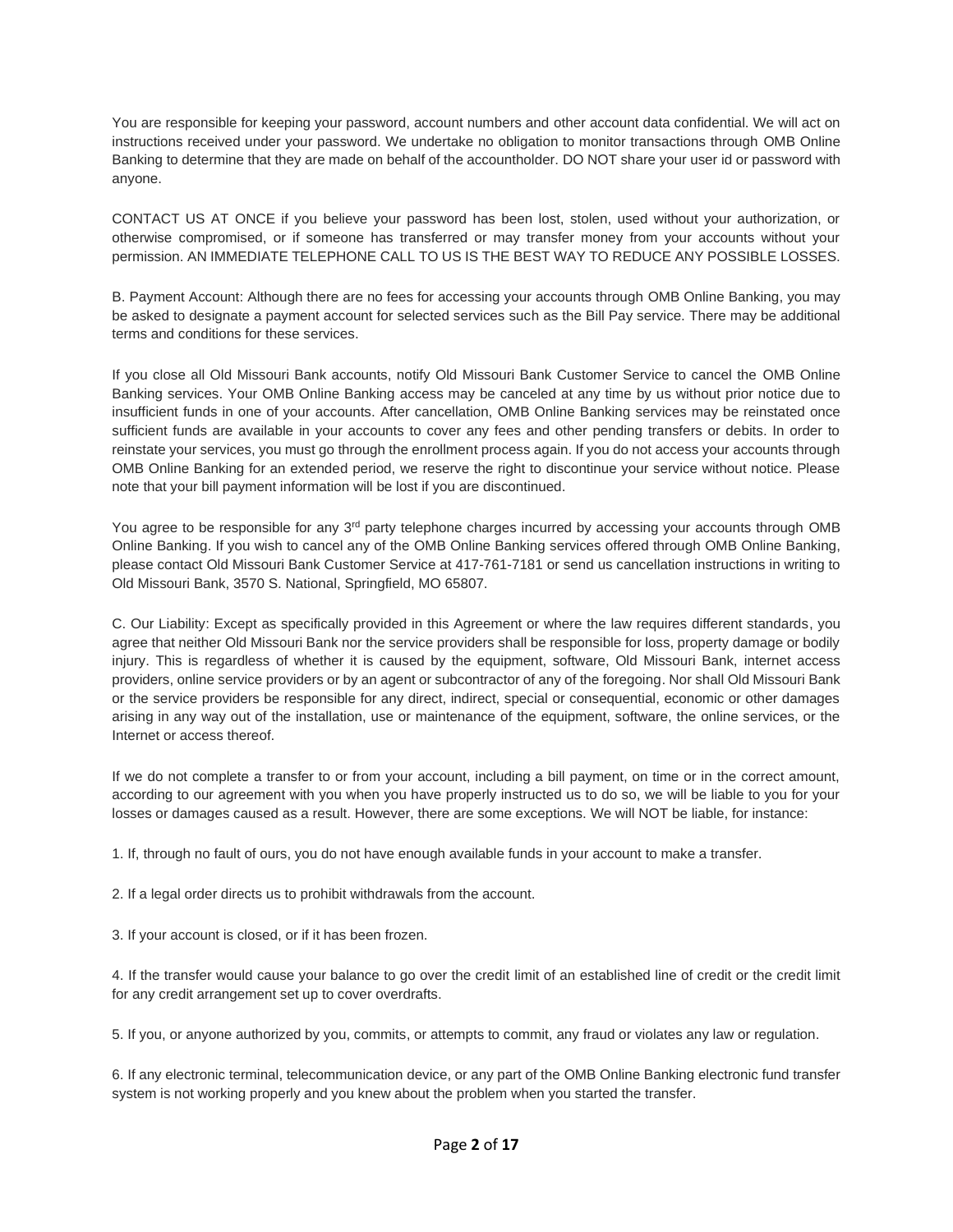7. If you have not provided us with complete and correct payment information for the Bill Payment Service, including, without limitation, the name, address, your payee-assigned account number, payment date, and payment amount for the payee on a bill payment.

8. If you have not properly followed the on-screen instructions for using OMB Online Banking.

9. If circumstances beyond our control (such as fire, flood, interruption in telephone service or other communications lines) prevent the transfer, despite reasonable precautions that we have taken.

D. Overdrafts - Order of Payments, Transfers, And Other Withdrawals: If your account has insufficient funds to perform all electronic funds transfers (ATM withdrawals, debit card transactions, pre-authorized transactions, OMB Online Banking transfers and bill payments, etc.) that you have requested for a given business day, then:

1. Certain electronic funds transfers involving currency disbursement, like ATM withdrawals, will have priority, and

2. The electronic funds transfers initiated through OMB Online Banking may result in an overdraft of your account or, at our discretion, we may cancel the transfer.

In addition, you will be charged the same charges that apply to your account.

E. Hours of Accessibility: You can access your accounts through OMB Online Banking seven days a week, 24 hours a day. However, at certain times, some or all of OMB Online Banking may not be available due to system maintenance.

F. Additional Terms and Conditions: Obtaining Account Balance and Transaction History - You can obtain balance and transaction history on all eligible accounts. Current balance and activity information is available as the transactions are posted to your account.

G. Transferring Funds: The number of transfers from a savings account is limited as described in the applicable Deposit Agreement and Disclosure. If a hold has been placed on deposits made to an account from which you wish to transfer funds, you cannot transfer the portion of the funds held until the hold expires.

### III. BILL PAY SERVICE

OMB Online Banking customers who choose to enroll for the Online Bill Payment Service will be required to accept the terms of a separate agreement presented upon enrollment.

### IV. ALERTS

Your enrollment in **Old Missouri Bank's ("OMB")** Online Banking and/or Mobile Banking (the "**Service**") includes enrollment to receive transaction alerts and notifications ("Alerts"). Alerts are electronic notices from us that contain transactional information about your OMB account(s). Alerts are provided within the following categories:

- Mandatory Alerts provide you with important account notifications, such as information about changes to your Online Banking password, PIN, or login information. You do not have the option to suppress these Mandatory Alerts.
- Account Alerts provide you with notification of important account activities or when certain changes are made to your Service accounts, such as scheduled payments made, scheduled payments cancelled and mobile deposits. These Alerts are automatically activated for you. Although you may suppress these Account Alerts, we strongly recommend that you do not do so because they provide important information related to your Service accounts.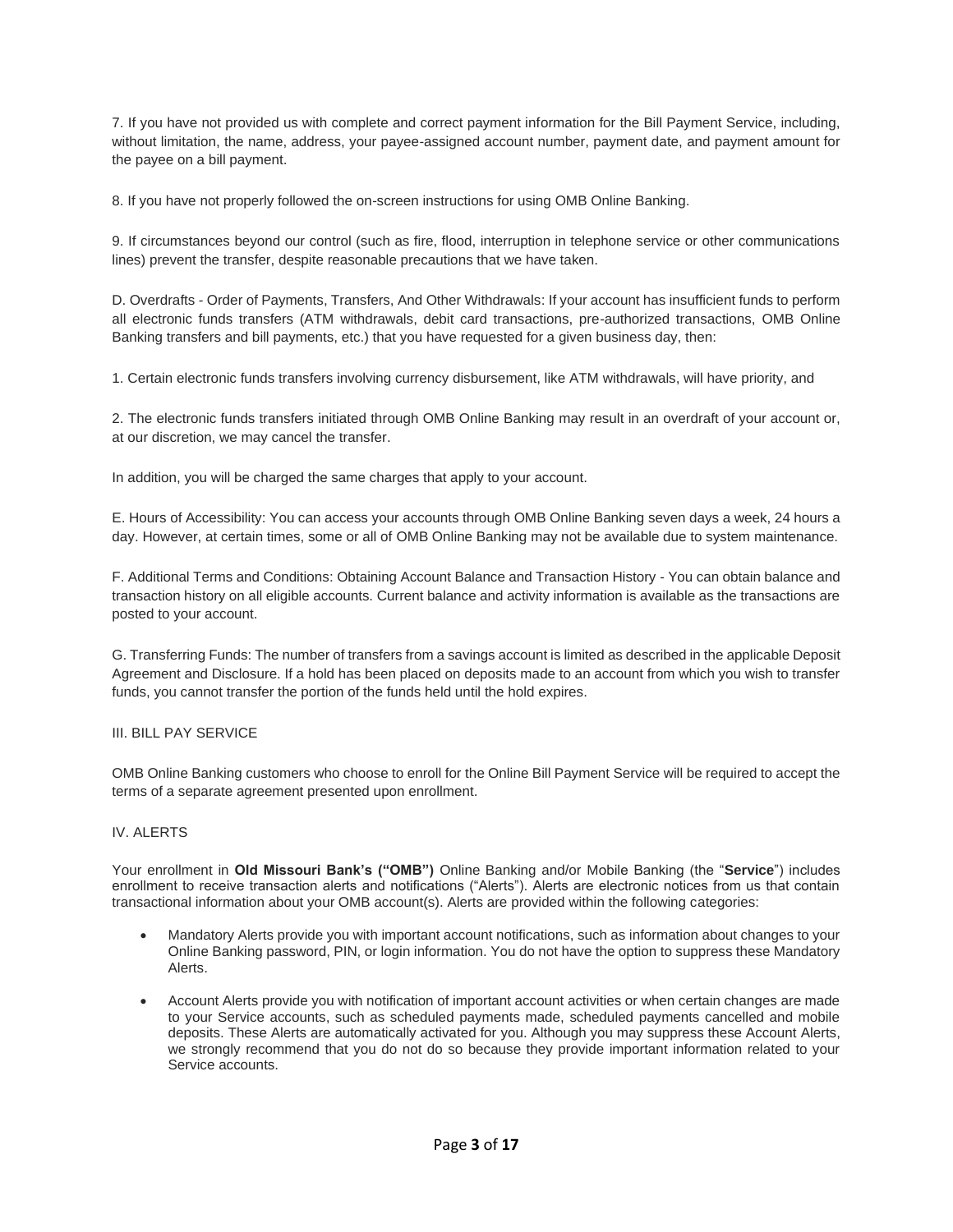• Additional Alerts must be activated by you to be enabled. These Additional Alerts can be accessed from the Manage Alerts menu within OMB's Online Banking and Manage Alerts menu within OMB Mobile Banking.

Account Alerts and Additional Alerts must be managed and/or added online through the Service. You cannot maintain all Alerts through your mobile device. We may add new Alerts from time-to-time, or cancel old Alerts. We may notify you when we cancel Alerts, but are not obligated to do so. OMB reserves the right to terminate its Alerts service at any time without prior notice to you.

Methods of Delivery. We may provide Alerts through one or more channels ("EndPoints"): (a) a mobile device, by text message, (b) a mobile device, by push notification; (c) an email account, by an e-mail message; or (d) your OMB Online Banking message in-box, by an e-mail message. You agree to receive Alerts through these EndPoints, and it is your responsibility to determine that each of the service providers for the EndPoints described in (a) through (c) above supports the email, push notification, and text message Alerts provided through the Alerts service. Please be advised that text or data charges or rates may be imposed by your EndPoint service provider. Alert frequency varies by account and preferences. You agree to provide us a valid mobile phone number or email address so that we may send you Alerts. If your email address or your mobile device's number changes, you are responsible for informing us of that change. Your Alerts will be updated to reflect the changes that you communicate to us with regard to your primary and secondary email addresses or mobile device number.

Alerts via Text Message. To stop Alerts via text message, text "STOP" to 96924 at any time. Alerts sent to your primary email address will be unaffected by this action. To restore Alerts on your mobile phone visit the Alerts tab in OMB's Online Banking and click the box next to your mobile number for the Alerts you'd like to receive again. For help with SMS text alerts, text "HELP" to 96924. In case of questions please contact customer service at 417-761-7181. Our participating carriers include (but are not limited to) AT&T, SprintPCS, T-Mobile®, U.S. Cellular®, Verizon Wireless, MetroPCS.

Limitations. OMB provides Alerts as a convenience to you for information purposes only. An Alert does not constitute a bank record for the deposit or credit account to which it pertains. We strive to provide Alerts in a timely manner with accurate information. However, you acknowledge and agree that your receipt of any Alerts may be delayed or prevented by factor(s) affecting your mobile phone service provider, internet service provider(s) and other factors outside OMB's control. We neither guarantee the delivery nor the accuracy of the contents of each Alert. You agree to not hold OMB, its directors, officers, employees, agents, and service providers liable for losses or damages, including attorneys' fees, that may arise, directly or indirectly, in whole or in part, from (a) non-delivery, delayed delivery, or the misdirected delivery of an Alert; (b) inaccurate or incomplete content in an Alert; or (c) your reliance on or use of the information provided in an Alert for any purpose.

Alert Information. As Alerts delivered via SMS, email and push notifications are not encrypted, we will never include your passcode or full account number. You acknowledge and agree that Alerts may not be encrypted and may include your name and some information about your accounts, and anyone with access to your Alerts will be able to view the contents of these messages.

### V. GENERAL TERMS

A. Changes to Charges, Fees or Other Terms: We reserve the right to change the charges, fees or other terms described in this Agreement. However, when changes are made to any fees or charges, we will notify you online, or send a notice to you at the address shown on our records, or send you an electronic mail message (E-mail). The notice will be posted or sent at least thirty (30) days in advance of the effective date of any additional fees for online transactions, or of any stricter limits on the type, amount or frequency of transactions or any increase in your responsibility for unauthorized transactions, unless an immediate change is necessary to maintain the security of the system. If such a change is made, and it can be disclosed without jeopardizing the security of the system, we will provide you with electronic or written notice within thirty (30) days after the change. As always, you may choose to accept or decline changes by continuing or discontinuing the accounts or services to which these changes relate. We also reserve the option, in our business judgment, to waive, reduce or reverse charges or fees in individual situations. The applicable Deposit Agreement and Disclosure govern changes to fees applicable to specific accounts.

B. Disclosure of Account Information: You understand that in addition to information furnished pursuant to legal process, some information about your accounts may automatically be disclosed to others. For example, the tax laws require disclosure to the government of the amount of the interest you earn, and some transactions, such as certain large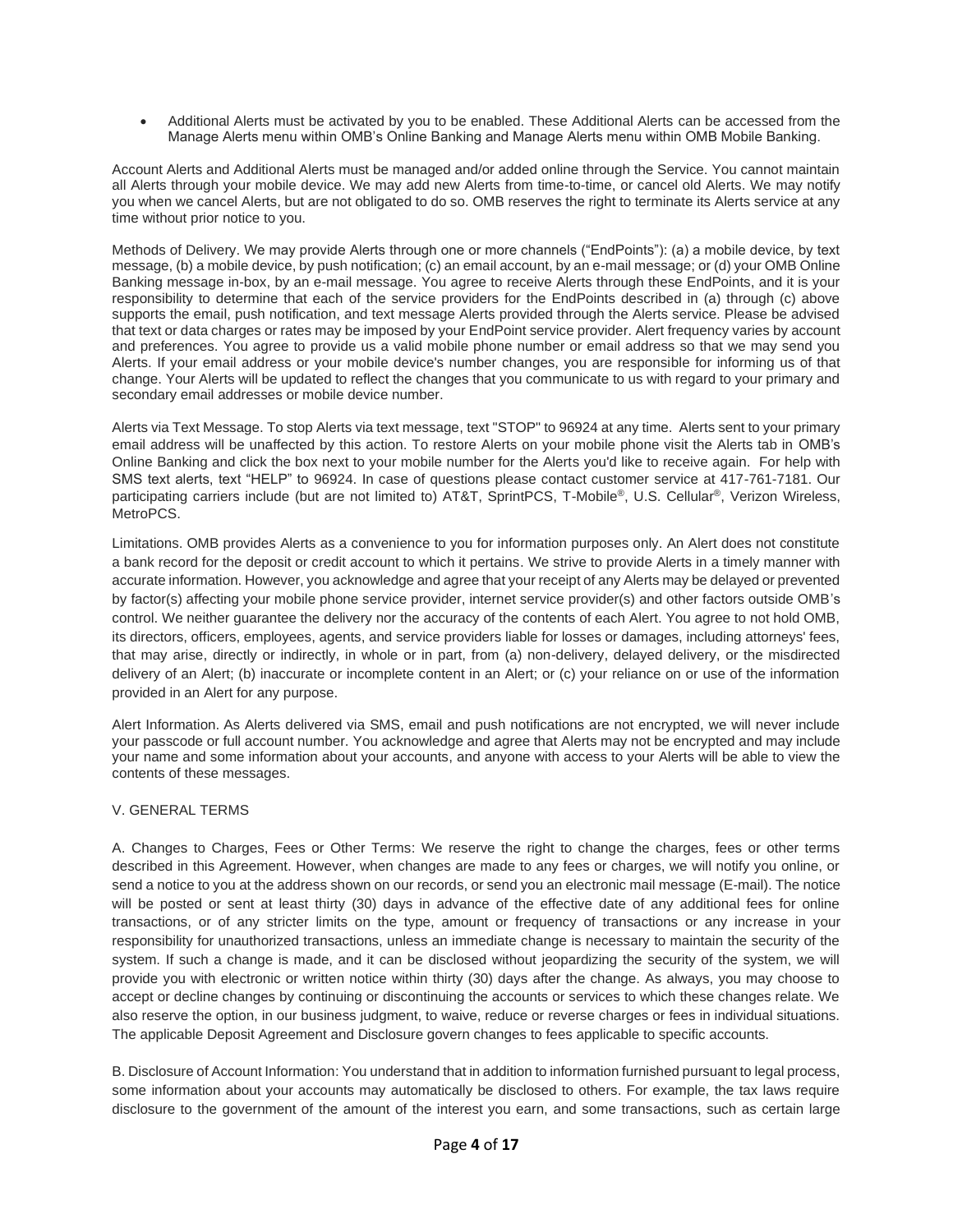currency and foreign transactions, must be reported to the government. The Bank may also provide information about your account(s) to persons or companies the Bank believes would use the information for reasonable purposes, such as when a prospective creditor seeks to verify information you may have given in a credit application. In addition, the Bank routinely informs a credit reporting agency when accounts are closed by the Bank because they were not handled properly. The Bank may also seek information about you from others, such as a credit bureau, in connection with the opening or maintaining of your account. You authorize these transfers of information.

C. Questions or Error Correction on OMB Online Banking Transactions: In case of questions or errors about OMB Online Banking funds transfers through OMB Online Banking involving your account, contact us as soon as possible by using the following methods:

· Contact us by electronic mail (E-mail) by utilizing the 'Contact Us' option on the website

· Fax us at 417-761-6661

· Telephone us at 417-761-7181

· Write Old Missouri Bank at 3570 S. National, Springfield, MO 65807

We must hear from you no later than sixty (60) days after we have sent the first statement on which the problem or error appeared. If you notify us verbally, we may require that you send us your complaint or question in writing within ten (10) business days.

Tell us your name and account number.

Describe the error or the transaction you are unsure about, and explain why you believe it is in error or why you need more information.

Tell us the dollar amount of the suspected error.

For a bill payment, tell us the checking account number used to pay the bill, payee name, date the payment was sent, payment amount, reference number, and payee account number for the payment in question.

Here's what we will do:

We will tell you the results of our investigation within ten (10) business days, or twenty (20) business days in the case of point of sale purchases, after we hear from you and will correct any error promptly. If we need more time, however, we may take up to forty-five (45) days, or ninety (90) days in the case of point of sale, to investigate your complaint or question. If we decide to do this, we will credit your account within ten (10) business days, or twenty (20) business days in the case of point of sale, for the amount you think is in error, so that you will have the use of the money during the time it takes us to complete our investigation. If we ask you to put your complaint or question in writing and we do not receive it within ten (10) business days, we will not credit your account. If we determine that there was no error, we will send you a written explanation within three (3) business days after we finish our investigation and debit the amount of the error that we previously credited. You may request copies of the documents that we used in our investigation.

D. Other General Terms - Other Agreements: In addition to this Agreement you agree to be bound by and will comply with the requirements of the applicable Deposit Agreement and Disclosure, the Bank's rules and regulations, the rules and regulations of any funds transfer system to which the Bank belongs, and applicable State and Federal laws and regulations. We agree to be bound by them also. We reserve the right to terminate this Agreement and your access to OMB Online Banking, in whole or in part, at any time without prior notice.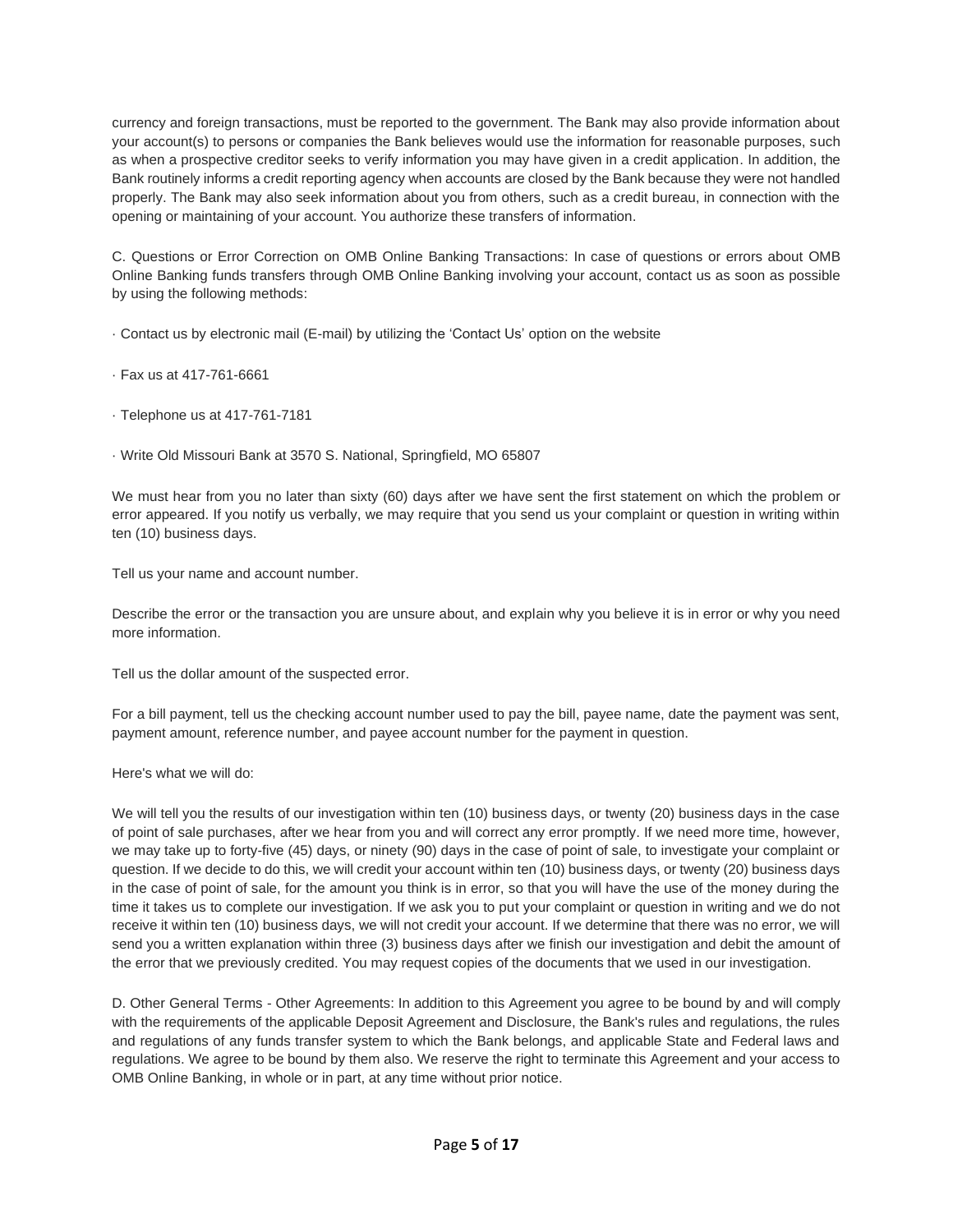E. Amendment and Termination: The Bank has the right to terminate this Agreement at any time. You may terminate this Agreement by written notice to the Bank. The Bank is not responsible for any recurring payment made before the Bank has a reasonable opportunity to act on your termination notice. You remain obligated for any payments made by the Bank on your behalf.

### VI. PROTECTING YOUR ACCOUNT

A. Preventing Misuse of Your Account: Your role is extremely important in the prevention of any wrongful use of your account. You must promptly examine your statement upon receipt. If you find that your records and ours disagree, you must immediately call Old Missouri Bank Customer Service at 417-761-7181.

Protecting Personal Information: In addition to protecting your account information, you should also take precautions to protect your personal identification information, such as your driver's license, social security number, etc. This information by itself or together with information on your account may allow unauthorized access to your accounts. It is your responsibility to protect personal information with the same level of care that you protect your account information.

Taking Care of Your OMB Online Banking Password: The password that is used to gain access to OMB Online Banking should also be kept confidential. You are responsible for keeping your password, account numbers and other account data confidential. If you believe that your password may have been lost or stolen, or that someone has transferred or may transfer money from your account without your permission, notify Old Missouri Bank Customer Service at once at 417-761-7181.

B. Unauthorized Transactions in Your Old Missouri Bank Accounts: Only reveal your account number to a legitimate entity for a purpose you authorize (such as your insurance company for automatic payments). To notify us, call Old Missouri Bank Customer Service at 417-761-7181, or write Old Missouri Bank, 3570 S. National, Springfield, MO 65807.

If your OMB Online Banking password has been compromised and you tell us within two (2) business days after you learn of the loss or theft, you can lose no more than \$50.00 if someone used your OMB Online Banking password without your permission to access an Old Missouri Bank deposit account. If you do NOT tell us within two (2) business days after you learn of the loss or theft, and we could have stopped someone from taking money without your permission had you told us, you could lose as much as \$500.00. Also, if your statement shows withdrawals, transfers or purchases that you did not make or authorize, please notify us immediately. If you do not notify us within sixty (60) days after the paper statement was mailed to you, and we could have stopped someone from taking money if you had told us in time, you may not get back any money lost after the sixty (60) days. If extenuating circumstances, such as a long trip or hospital stay, kept you from telling us, this time will be extended.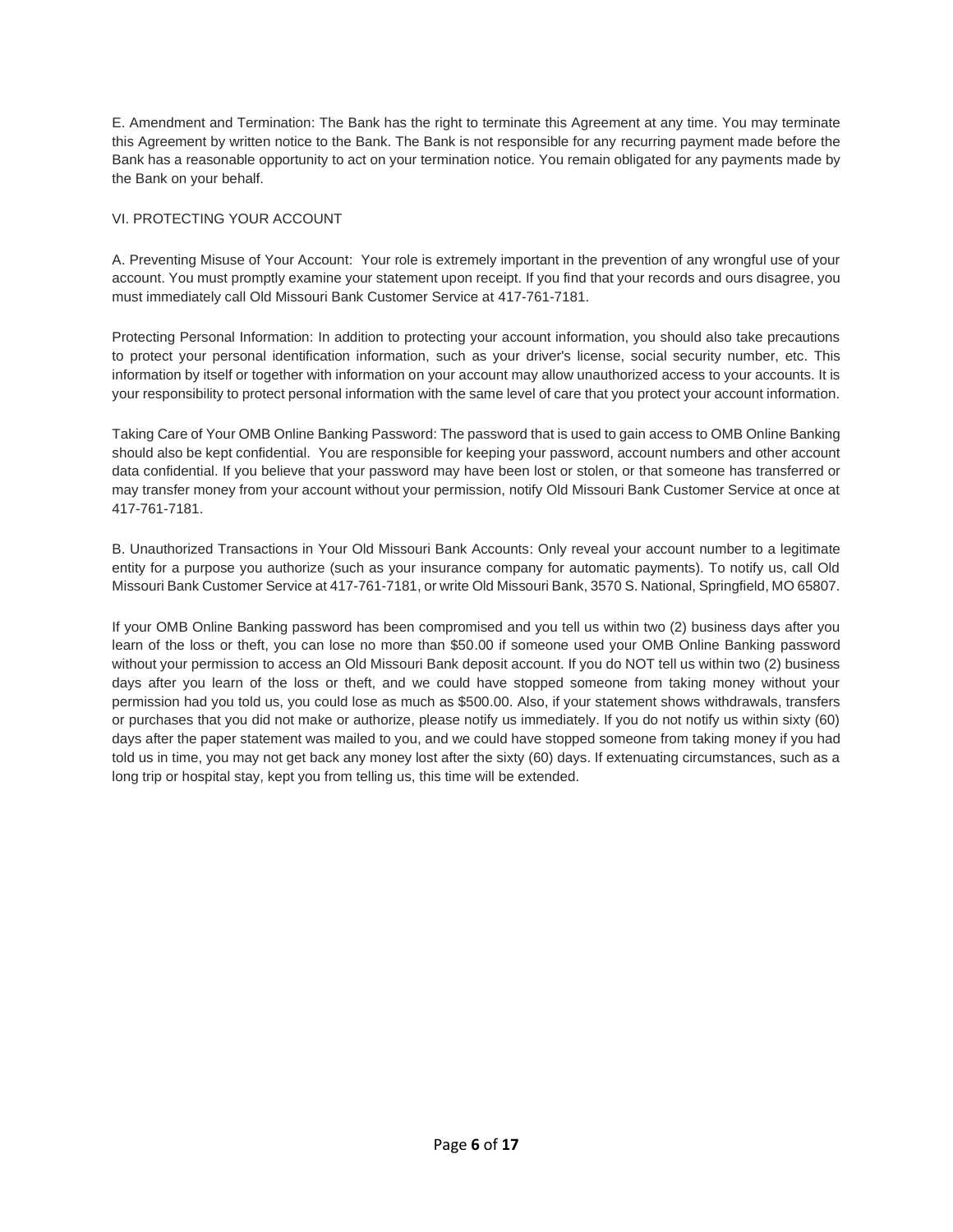## **OLD MISSOURI BANK** ACCOUNT TO ACCOUNT TRANSFER TERMS OF SERVICE

### **GENERAL TERMS FOR EACH SERVICE**

**1. Introduction.** This Terms of Service document (hereinafter "Agreement") is a contract between you and [Old Missouri Bank] (hereinafter "we" or "us") in connection with each service that is described in the rest of this Agreement that applies to services you use from us, as applicable (each, a "Service") offered through our online banking site or mobile applications (the "Site"). The Agreement consists of these General Terms for Each Service (referred to as "General Terms"), and each set of Terms that follows after the General Terms that applies to the specific Service you are using from us. This Agreement applies to your use of the Service and the portion of the Site through which the Service is offered.

**2. Service Providers.** We are offering you the Service through one or more Service Providers that we have engaged to render some or all of the Service to you on our behalf. However, notwithstanding that we have engaged such a Service Provider to render some or all of the Service to you, we are the sole party liable to you for any payments or transfers conducted using the Service and we are solely responsible to you and any third party to the extent any liability attaches in connection with the Service. You agree that we have the right under this Agreement to delegate to Service Providers all of the rights and performance obligations that we have under this Agreement, and that the Service Providers will be third party beneficiaries of this Agreement and will be entitled to all the rights and protections that this Agreement provides to us. Service Provider and certain other capitalized terms are defined in a "Definitions" Section at the end of the General Terms. Other defined terms are also present at the end of each set of Terms that follow after the General Terms, as applicable.

**3. Amendments.** We may amend this Agreement and any applicable fees and charges for the Service at any time by posting a revised version on the Site. The revised version will be effective at the time it is posted unless a delayed effective date is expressly stated in the revision. Any use of the Service after a notice of change or after the posting of a revised version of this Agreement on the Site will constitute your agreement to such changes and revised versions. Further, we may, from time to time, revise, update, upgrade or enhance the Service and/or related applications or material, which may render all such prior versions obsolete. Consequently, we reserve the right to terminate this Agreement as to all such prior versions of the Service, and/or related applications and material, and limit access to only the Service's more recent revisions, updates, upgrades or enhancements.

**4. Our Relationship With You.** We are an independent contractor for all purposes, except that we act as your agent with respect to the custody of your funds for the Service. We do not have control of, or liability for, any products or services that are paid for with our Service. We also do not guarantee the identity of any user of the Service (including but not limited to recipients to whom you send payments).

**5. Assignment.** You may not transfer or assign any rights or obligations you have under this Agreement without our prior written consent, which we may withhold in our sole discretion. We reserve the right to transfer or assign this Agreement or any right or obligation under this Agreement at any time to any party. We may also assign or delegate certain of our rights and responsibilities under this Agreement to independent contractors or other third parties.

**6. Notices to Us Regarding the Service.** Except as otherwise stated below, notice to us concerning the Site or the Service must be sent by postal mail to: [3570 S National Ave Springfield MO 65807]. We may also be reached at [417-761-7181] for questions and other purposes concerning the Service. We will act on your telephone calls as described below in Section 22 of the General Terms (Errors, Questions, and Complaints), but otherwise, such telephone calls will not constitute legal notices under this Agreement.

**7. Notices to You.** You agree that we may provide notice to you by posting it on the Site, sending you an in-product message within the Service, emailing it to an email address that you have provided us, mailing it to any postal address that you have provided us, or by sending it as a text message to any mobile phone number that you have provided us, including but not limited to the mobile phone number that you have listed in your Service setup or customer profile. For example, users of the Service may receive certain notices (such as notices of processed Payment Instructions, alerts for validation and notices of receipt of payments) as text messages on their mobile phones. All notices by any of these methods shall be deemed received by you no later than twenty-four (24) hours after they are sent or posted, except for notice by postal mail, which shall be deemed received by you no later than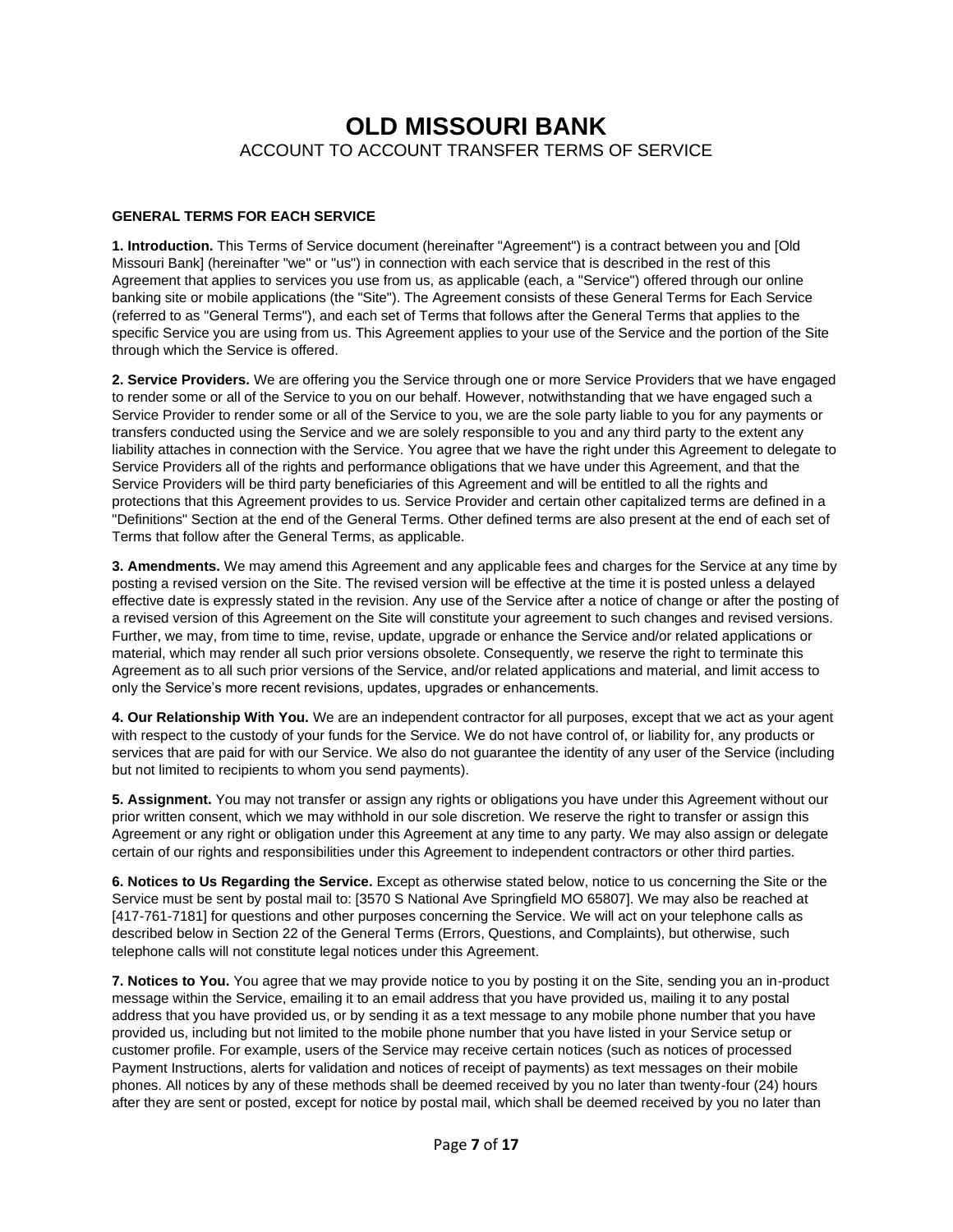three (3) Business Days after it is mailed. You may request a paper copy of any legally required disclosures and you may terminate your consent to receive required disclosures through electronic communications by contacting us as described in Section 6 of the General Terms above. We reserve the right to charge you a reasonable fee not to exceed twenty dollars (\$20.00) to respond to each such request. We reserve the right to terminate your use of the Service if you withdraw your consent to receive electronic communications.

**8. Text Messages, Calls and/or Emails to You.** By providing us with a telephone number (including a wireless/cellular, mobile telephone number and/or email address), you consent to receiving calls from us and our Service Providers at that number INCLUDING THOSE MADE BY USE OF AN AUTOMATIC TELEPHONE DIALING SYSTEM ("ATDS"), and/or emails from us for our everyday business purposes (including identity verification). You acknowledge and agree that such telephone calls include, but are not limited to, live telephone calls, prerecorded or artificial voice message calls, text messages, and calls made by an ATDS from us or our affiliates and agents. Please review our Privacy Policy for more information.

**9. Receipts and Transaction History.** You may view your transaction history by logging into the Service and looking at your transaction history. You agree to review your transactions by this method instead of receiving receipts by mail.

**10. Your Privacy.** Protecting your privacy is very important to us. Please review our Privacy Policy in order to better understand our commitment to maintaining your privacy, as well as our use and disclosure of your information.

**11. Privacy of Others.** If you receive information about another person through the Service, you agree to keep the information confidential and only use it in connection with the Service.

**12. Eligibility.** The Service is offered only to individual residents of the United States who can form legally binding contracts under applicable law. Without limiting the foregoing, the Service is not offered to minors unless the minor is using an Eligible Transaction Account in the name of the minor with a parent or guardian as a co-signor or guarantor. By using the Service, you represent that you meet these requirements and that you agree to be bound by this Agreement.

**13. Prohibited Payments.** The following types of payments are prohibited through the Service, and we have the right but not the obligation to monitor for, block, cancel and/or reverse such payments:

a. Payments to or from persons or entities located in prohibited territories (including any territory outside of the United States); and

b. Payments that violate any law, statute, ordinance or regulation; and

c. Payments that violate the Acceptable Use terms in Section 14 of the General Terms below; and

d. Payments related to: (1) tobacco products, (2) prescription drugs and devices; (3) narcotics, steroids, controlled substances or other products that present a risk to consumer safety; (4) drug paraphernalia; (5) ammunition, firearms, or firearm parts or related accessories; (6) weapons or knives regulated under applicable law; (7) goods or services that encourage, promote, facilitate or instruct others to engage in illegal activity; (8) goods or services that are sexually oriented; (9) goods or services that promote hate, violence, racial intolerance, or the financial exploitation of a crime; (10) goods or services that defame, abuse, harass or threaten others; (11) goods or services that include any language or images that are bigoted, hateful, racially offensive, vulgar, obscene, indecent or discourteous; (12) goods or services that advertise, sell to, or solicit others; or (13) goods or services that infringe or violate any copyright, trademark, right of publicity or privacy, or any other proprietary right under the laws of any jurisdiction; and

e. Payments related to gambling, gaming and/or any other activity with an entry fee and a prize, including, but not limited to, casino games, sports betting, horse or dog racing, lottery tickets, other ventures that facilitate gambling, games of skill (whether or not it is legally defined as a lottery) and sweepstakes; and

f. Payments relating to transactions that (1) support pyramid or ponzi schemes, matrix programs, other "get rich quick" schemes or multi-level marketing programs, (2) are associated with purchases of real property, equities, annuities or lottery contracts, lay-away systems, off-shore banking or transactions to finance or refinance debts funded by a credit card, (3) are for the sale of items before the seller has control or possession of the item, (4) constitute money-laundering or terrorist financing, (5) are associated with the following "money service business" activities: the sale of traveler's checks or money orders, currency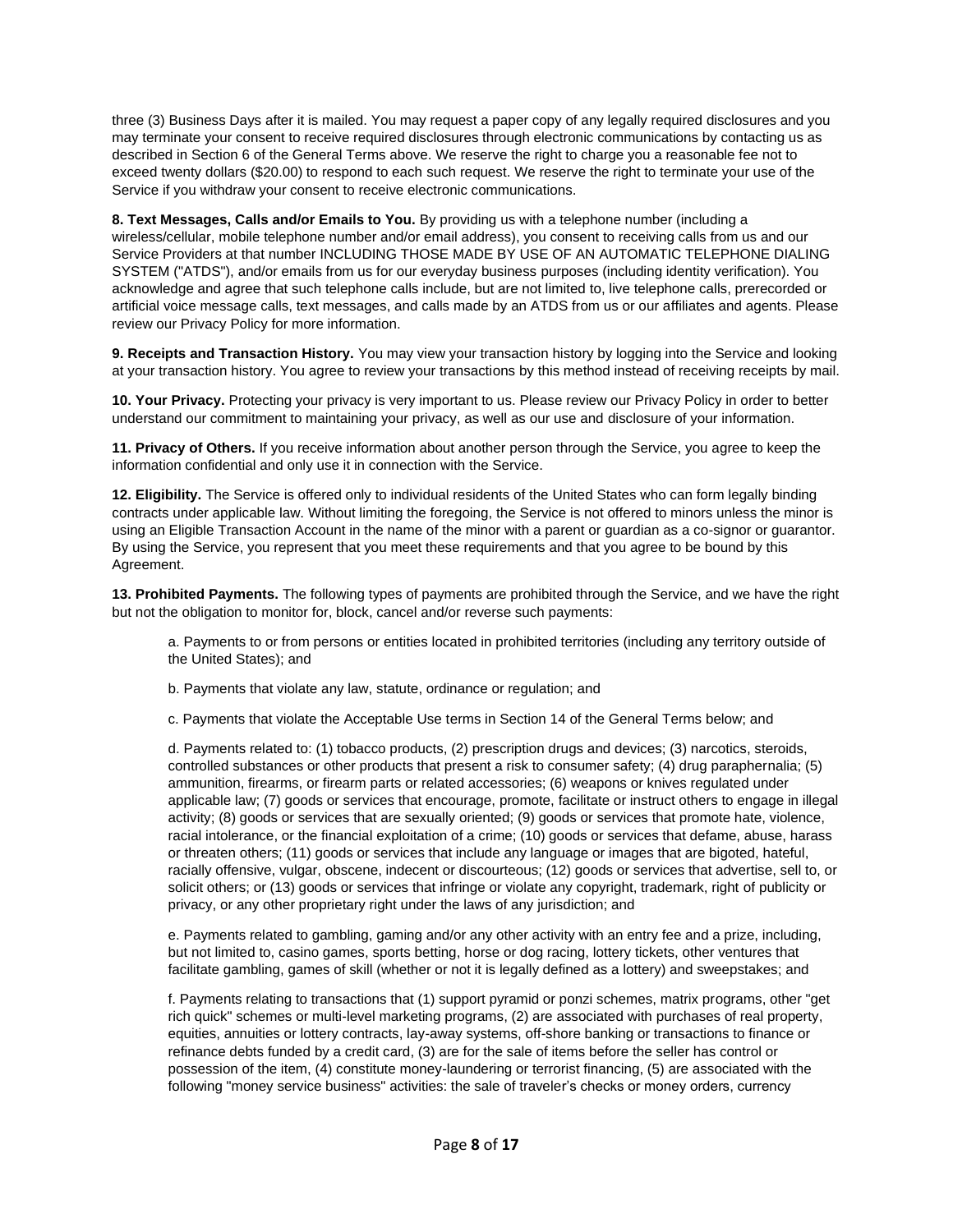dealers or exchanges (including digital currencies such as bitcoin), or check cashing, or (6) provide credit repair or debt settlement services; and

g. Tax payments and court ordered payments.

Except as required by applicable law, in no event shall we or our Service Providers be liable for any claims or damages resulting from your scheduling of prohibited payments. We encourage you to provide notice to us by the methods described in Section 6 of the General Terms above of any violations of the General Terms or the Agreement generally.

**14. Acceptable Use.** You agree that you are independently responsible for complying with all applicable laws in all of your activities related to your use of the Service, regardless of the purpose of the use, and for all communications you send through the Service. We and our Service Providers have the right but not the obligation to monitor and remove communications content that we find in our sole discretion to be objectionable in any way. In addition, you are prohibited from using the Service for communications or activities that: (a) violate any law, statute, ordinance or regulation; (b) promote hate, violence, racial intolerance, or the financial exploitation of a crime; (c) defame, abuse, harass or threaten others; (d) include any language or images that are bigoted, hateful, racially offensive, vulgar, obscene, indecent or discourteous; (e) infringe or violate any copyright, trademark, right of publicity or privacy or any other proprietary right under the laws of any jurisdiction; (f) impose an unreasonable or disproportionately large load on our infrastructure; (g) facilitate any viruses, trojan horses, worms or other computer programming routines that may damage, detrimentally interfere with, surreptitiously intercept or expropriate any system, data or information; (h) constitute use of any robot, spider, other automatic device, or manual process to monitor or copy the Service or the portion of the Site through which the Service is offered without our prior written permission; (i) constitute use of any device, software or routine to bypass technology protecting the Site or Service, or interfere or attempt to interfere, with the Site or the Service; or (j) may cause us or our Service Providers to lose any of the services from our internet service providers, payment processors, or other vendors. We encourage you to provide notice to us by the methods described in Section 6 of the General Terms above of any violations of the General Terms or the Agreement generally.

**15. Payment Methods and Amounts.** There are limits on the amount of money you can send or receive through our Service. Your limits may be adjusted from time-to-time in our sole discretion. For certain Services, you may have the ability to log in to the Site to view your individual transaction limits. We or our Service Provider also reserve the right to select the method in which to remit funds on your behalf though the Service, and in the event that your Eligible Transaction Account is closed or otherwise unavailable to us the method to return funds to you. These payment methods may include, but may not be limited to, an electronic debit, a paper check drawn on the account of our Service Provider, or draft check drawn against your account.

**16. Your Liability for Unauthorized Transfers.** Immediately following your discovery of an unauthorized Payment Instruction, you shall communicate with customer care for the Service in the manner set forth in Section 6 of the General Terms above. You acknowledge and agree that time is of the essence in such situations. If you tell us within two (2) Business Days after you discover your password or other means to access your account through which you access the Service has been lost or stolen, your liability is no more than \$50.00 should someone access your account without your permission. If you do not tell us within two (2) Business Days after you learn of such loss or theft, and we can prove that we could have prevented the unauthorized use of your password or other means to access your account if you had told us, you could be liable for as much as \$500.00. If your monthly financial institution statement contains payments that you did not authorize, you must tell us at once. If you do not tell us within sixty (60) days after the statement was sent to you, you may lose any amount transferred without your authorization after the sixty (60) days if we can prove that we could have stopped someone from taking the money had you told us in time. If a good reason (such as a long trip or a hospital stay) prevented you from telling us, we will extend the time periods specified above to a reasonable period.

**17. Taxes.** It is your responsibility to determine what, if any, taxes apply to the transactions you make or receive, and it is your responsibility to collect, report and remit the correct tax to the appropriate tax authority. We are not responsible for determining whether taxes apply to your transaction, or for collecting, reporting or remitting any taxes arising from any transaction.

**18. Failed or Returned Payment Instructions.** In using the Service, you are requesting that we or our Service Provider attempt to make payments for you from your Eligible Transaction Account. If the Payment Instruction cannot be completed for any reason associated with your Eligible Transaction Account (for example, there are insufficient funds in your Eligible Transaction Account, or the Payment Instruction would exceed the credit or overdraft protection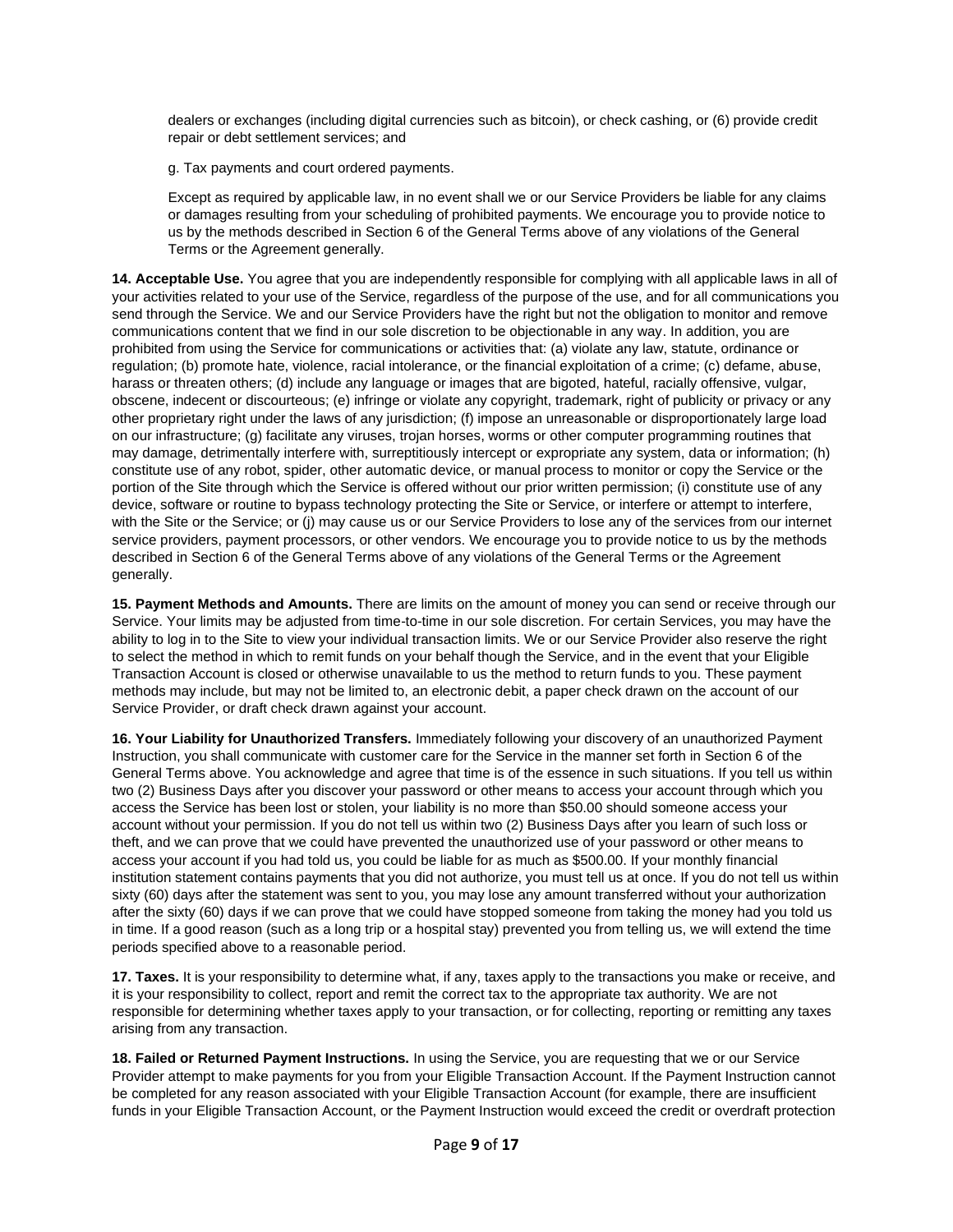limit of your Eligible Transaction Account, to cover the payment), the Payment Instruction may or may not be completed. In certain circumstances, our Service Provider may either advance funds drawn on their corporate account or via an electronic debit, and in such circumstances will attempt to debit the Eligible Transaction Account a second time to complete the Payment Instruction. In some instances, you will receive a return notice from us or our Service Provider. In each such case, you agree that:

a. You will reimburse our Service Provider immediately upon demand the amount of the Payment Instruction if the payment has been delivered but there are insufficient funds in, or insufficient overdraft credits associated with, your Eligible Transaction Account to allow the debit processing to be completed;

b. You may be assessed a late fee equal to one and a half percent (1.5%) of any unpaid amounts plus costs of collection by our Service Provider or their third-party contractor if the Payment Instruction cannot be debited because you have insufficient funds in your Eligible Transaction Account, or the transaction would exceed the credit or overdraft protection limit of your Eligible Transaction Account, to cover the payment, or if the funds cannot otherwise be collected from you. The aforesaid amounts will be charged in addition to any NSF charges that may be assessed by us, as set forth in your fee schedule from us (including as disclosed on the Site) or your account agreement with us. You hereby authorize us and our Service Provider to deduct all of these amounts from your designated Eligible Transaction Account, including by ACH debit;

c. Service Provider is authorized to report the facts concerning the return to any credit reporting agency.

**19. Address or Banking Changes.** It is your sole responsibility and you agree to ensure that the contact information in your user profile is current and accurate. This includes, but is not limited to, name, physical address, phone numbers and email addresses. Depending on the Service, changes may be able to be made within the user interface of the Service or by contacting customer care for the Service as set forth in Section 6 of the General Terms above. We are not responsible for any payment processing errors or fees incurred if you do not provide accurate Eligible Transaction Account, Payment Instructions or contact information.

**20. Information Authorization.** Your enrollment in the applicable Service may not be fulfilled if we cannot verify your identity or other necessary information. Through your enrollment in or use of each Service, you agree that we reserve the right to request a review of your credit rating at our own expense through an authorized bureau. In addition, and in accordance with our Privacy Policy, you agree that we reserve the right to obtain personal information about you, including without limitation, financial information and transaction history regarding your Eligible Transaction Account. You further understand and agree that we reserve the right to use personal information about you for our and our Service Providers' everyday business purposes, such as to maintain your ability to access the Service, to authenticate you when you log in, to send you information about the Service, to perform fraud screening, to verify your identity, to determine your transaction limits, to perform collections, to comply with laws, regulations, court orders and lawful instructions from government agencies, to protect the personal safety of subscribers or the public, to defend claims, to resolve disputes, to troubleshoot problems, to enforce this Agreement, to protect our rights and property, and to customize, measure, and improve the Service and the content and layout of the Site. Additionally, we and our Service Providers may use your information for risk management purposes and may use, store and disclose your information acquired in connection with this Agreement as permitted by law, including (without limitation) any use to effect, administer or enforce a transaction or to protect against or prevent actual or potential fraud, unauthorized transactions, claims or other liability. We and our Service Providers shall have the right to retain such data even after termination or expiration of this Agreement for risk management, regulatory compliance, or audit reasons, and as permitted by applicable law for everyday business purposes. In addition, we and our Service Providers may use, store and disclose such information acquired in connection with the Service in statistical form for pattern recognition, modeling, enhancement and improvement, system analysis and to analyze the performance of the Service. The following provisions in this Section apply to certain Services:

a. Mobile Subscriber Information. You authorize your wireless carrier to disclose information about your account, such as subscriber status, payment method and device details, if available, to support identity verification, fraud avoidance and other uses in support of transactions for the duration of your business relationship with us. This information may also be shared with other companies to support your transactions with us and for identity verification and fraud avoidance purposes.

b. Device Data. We may share certain personal information and device-identifying technical data about you and your devices with third party service providers, who will compare and add device data and fraud data from and about you to a database of similar device and fraud information in order to provide fraud management and prevention services, which include but are not limited to identifying and blocking access to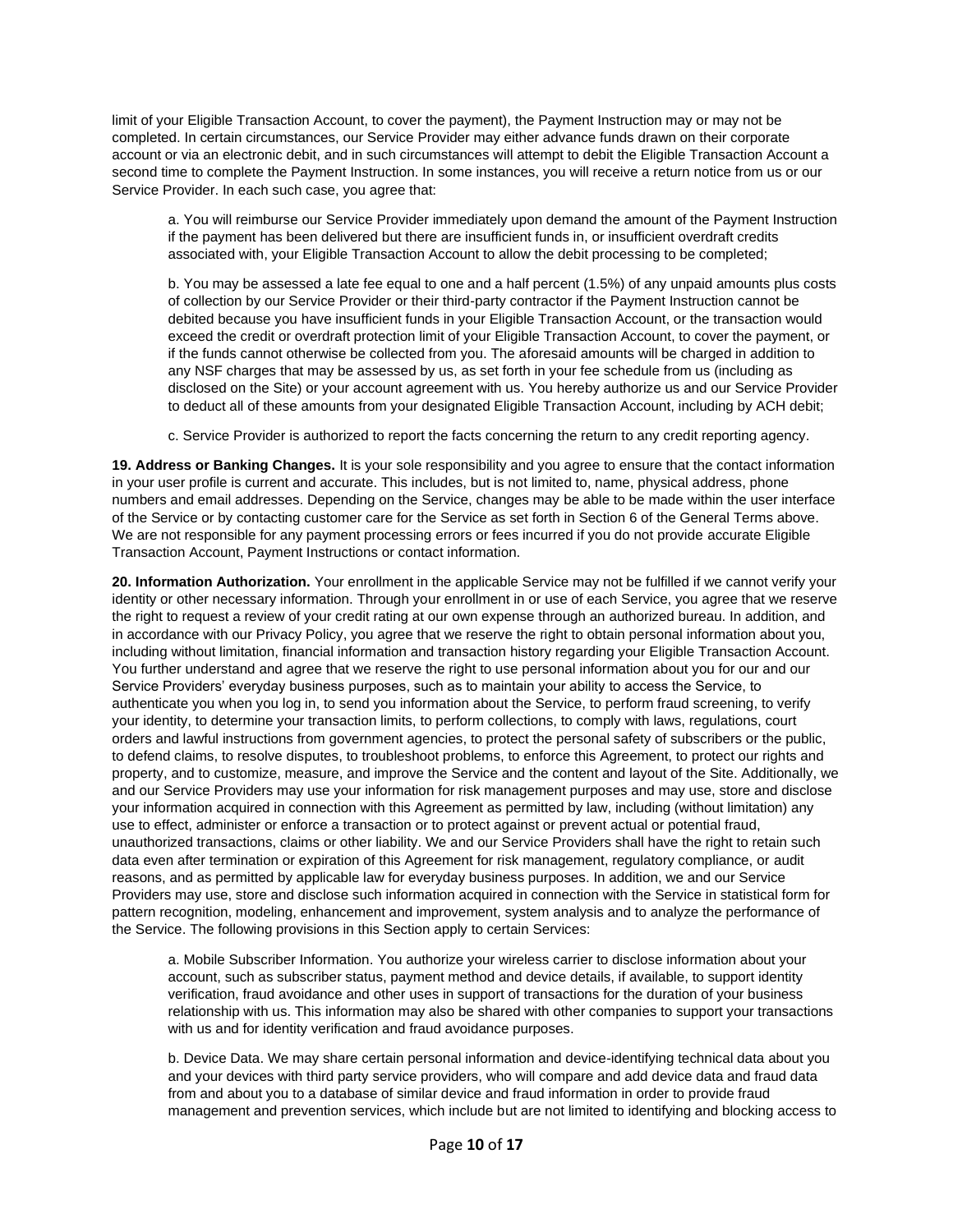the applicable service or Web site by devices associated with fraudulent or abusive activity. Such information may be used by us and our third party service providers to provide similar fraud management and prevention services for services or Web sites not provided by us. We will not share with service providers any information that personally identifies the user of the applicable device.

**21. Service Termination, Cancellation, or Suspension.** If you wish to cancel the Service, you may contact us as set forth in Section 6 of the General Terms above. Any payment(s) that have begun processing before the requested cancellation date will be processed by us. You agree that we may terminate or suspend your use of the Service at any time and for any reason or no reason. Neither termination, cancellation nor suspension shall affect your liability or obligations under this Agreement.

### **22. Errors, Questions, and Complaints.**

a. In case of errors or questions about your transactions, you should as soon as possible contact us as set forth in Section 6 of the General Terms above.

b. If you think your periodic statement for your account is incorrect or you need more information about a transaction listed in the periodic statement for your account, we must hear from you no later than sixty (60) days after we send you the applicable periodic statement for your account that identifies the error. You must:

1. Tell us your name;

2. Describe the error or the transaction in question, and explain as clearly as possible why you believe it is an error or why you need more information; and,

3. Tell us the dollar amount of the suspected error.

c. If you tell us orally, we may require that you send your complaint in writing within ten (10) Business Days after your oral notification. Except as described below, we will determine whether an error occurred within ten (10) Business Days after you notify us of the error. We will tell you the results of our investigation within three (3) Business Days after we complete our investigation of the error, and will correct any error promptly. However, if we require more time to confirm the nature of your complaint or question, we reserve the right to take up to forty-five (45) days to complete our investigation. If we decide to do this, we will provisionally credit your Eligible Transaction Account within ten (10) Business Days for the amount you think is in error. If we ask you to submit your complaint or question in writing and we do not receive it within ten (10) Business Days, we may not provisionally credit your Eligible Transaction Account. If it is determined there was no error we will mail you a written explanation within three (3) Business Days after completion of our investigation. You may ask for copies of documents used in our investigation. We may revoke any provisional credit provided to you if we find an error did not occur.

**23. Intellectual Property.** All other marks and logos related to the Service are either trademarks or registered trademarks of us or our licensors. In addition, all page headers, custom graphics, button icons, and scripts are our service marks, trademarks, and/or trade dress or those of our licensors. You may not copy, imitate, or use any of the above without our prior written consent, which we may withhold in our sole discretion, and you may not use them in a manner that is disparaging to us or the Service or display them in any manner that implies our sponsorship or endorsement. All right, title and interest in and to the Service, the portion of the Site through which the Service is offered, the technology related to the Site and Service, and any and all technology and any content created or derived from any of the foregoing, is our exclusive property or that of our licensors. Moreover, any suggestions, ideas, notes, drawings, concepts, or other information you may send to us through or regarding the Site or Service shall be considered an uncompensated contribution of intellectual property to us and our licensors, shall also be deemed our and our licensors' exclusive intellectual property, and shall not be subject to any obligation of confidentiality on our part. By submitting any such materials to us, you automatically grant (or warrant that the owner of such materials has expressly granted) to us and our licensors a perpetual, royalty-free, irrevocable, non-exclusive right and license to use, reproduce, modify, adapt, publish, translate, publicly perform and display, create derivative works from and distribute such materials or incorporate such materials into any form, medium, or technology now known or later developed, and you warrant that all so-called "moral rights" in those materials have been waived, and you warrant that you have the right to make these warranties and transfers of rights.

**24. Links and Frames.** Links to other sites may be provided on the portion of the Site through which the Service is offered for your convenience. By providing these links, we are not endorsing, sponsoring or recommending such sites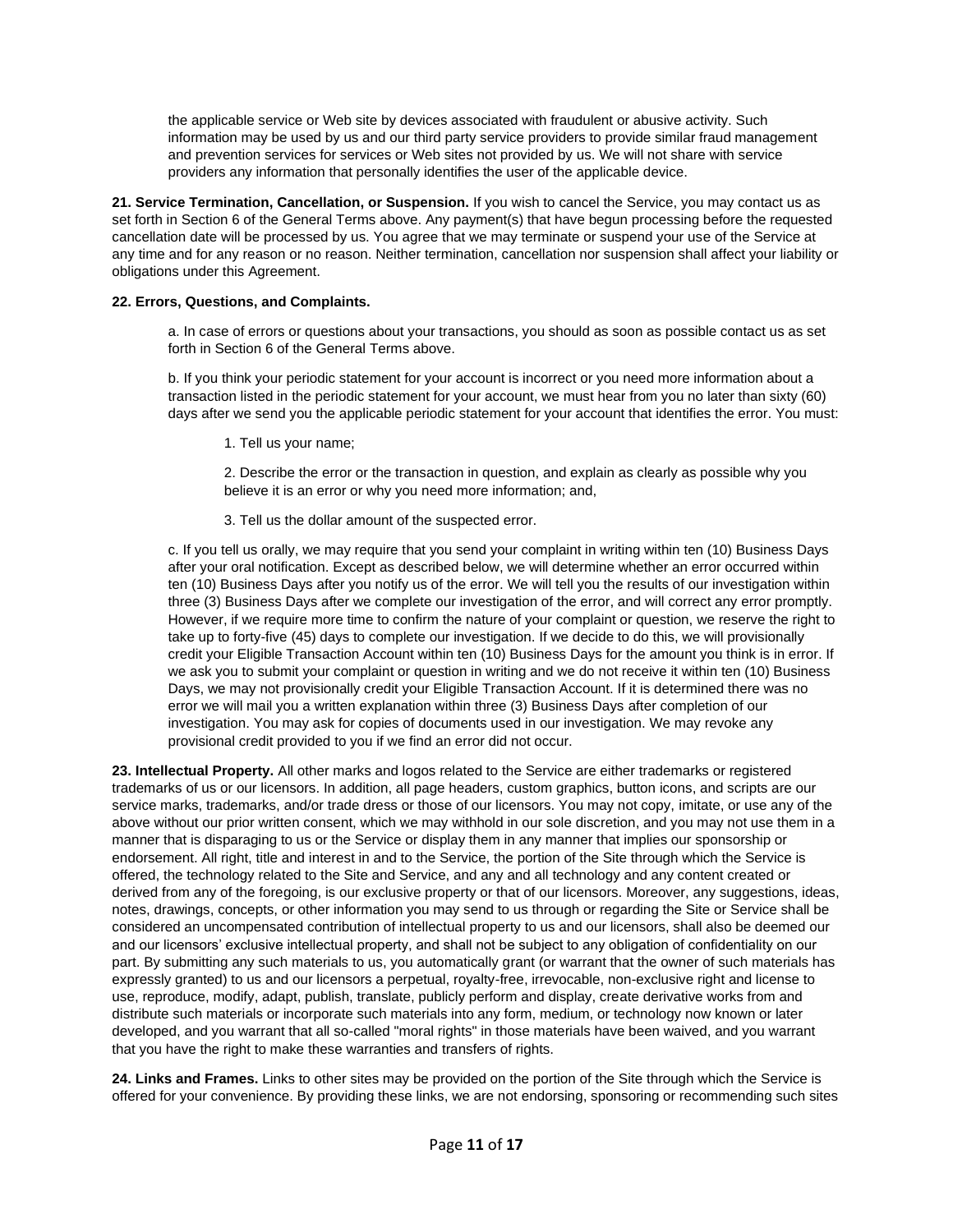or the materials disseminated by or services provided by them, and are not responsible for the materials, services or other situations at or related to or from any other site, and make no representations concerning the content of sites listed in any of the Service web pages. Consequently, we cannot be held responsible for the accuracy, relevancy, copyright compliance, legality or decency of material contained in sites listed in any search results or otherwise linked to the Site. For example, if you "click" on a banner advertisement or a search result, your "click" may take you off the Site. This may include links from advertisers, sponsors, and content partners that may use our logo(s) as part of a cobranding agreement. These other sites may send their own cookies to users, collect data, solicit personal information, or contain information that you may find inappropriate or offensive. In addition, advertisers on the Site may send cookies to users that we do not control. You may link to the home page of our Site. However, you may not link to other pages of our Site without our express written permission. You also may not "frame" material on our Site without our express written permission. We reserve the right to disable links from any third party sites to the Site.

**25. Password and Security.** If you are issued or create any password or other credentials to access the Service or the portion of the Site through which the Service is offered, you agree not to give or make available your password or credentials to any unauthorized individuals, and you agree to be responsible for all actions taken by anyone to whom you have provided such credentials. If you believe that your credentials have been lost or stolen or that someone may attempt to use them to access the Site or Service without your consent, you must inform us at once at the telephone number provided in Section 6 of the General Terms above. See also Section 16 of the General Terms above regarding how the timeliness of your notice impacts your liability for unauthorized transfers.

**26. Remedies.** If we have reason to believe that you have engaged in any of the prohibited or unauthorized activities described in this Agreement or have otherwise breached your obligations under this Agreement, we may terminate, suspend or limit your access to or use of the Site or the Service; notify law enforcement, regulatory authorities, impacted third parties, and others as we deem appropriate; refuse to provide our services to you in the future; and/or take legal action against you. In addition, we, in our sole discretion, reserve the right to terminate this Agreement, access to the Site and/or use of the Service for any reason or no reason and at any time. The remedies contained in this Section 26 of the General Terms are cumulative and are in addition to the other rights and remedies available to us under this Agreement, by law or otherwise.

**27. Disputes.** In the event of a dispute regarding the Service, you and we agree to resolve the dispute by looking to this Agreement.

**28. Arbitration.** For any claim (excluding claims for injunctive or other equitable relief) where the total amount of the award sought is less than \$10,000.00 USD, the party requesting relief may elect to resolve the dispute in a cost effective manner through binding non-appearance-based arbitration. If a party elects arbitration, that party will initiate such arbitration through Judicial Arbitration and Mediation Services ("JAMS"), the American Arbitration Association ("AAA"), or an established alternative dispute resolution (ADR) administrator mutually agreed upon by the parties. The parties agree that the following rules shall apply: (a) the arbitration may be conducted telephonically, online and/or be solely based on written submissions, at the election of the party initiating the arbitration; (b) the arbitration shall not involve any personal appearance by the parties, their representatives or witnesses unless otherwise mutually agreed by the parties; (c) discovery shall not be permitted; (d) the matter shall be submitted for decision within ninety (90) days of initiation of arbitration, unless otherwise agreed by the parties, and the arbitrator must render a decision within thirty (30) days of submission; and (e) any award in such arbitration shall be final and binding upon the parties and may be submitted to any court of competent jurisdiction for confirmation. The parties acknowledge that remedies available under federal, state and local laws remain available through arbitration. NO CLASS ACTION, OTHER REPRESENTATIVE ACTION, OR PRIVATE ATTORNEY GENERAL ACTION, OR JOINDER OR CONSOLIDATION OF ANY CLAIM WITH A CLAIM OF ANOTHER PERSON SHALL BE ALLOWABLE IN ARBITRATION.

**29. Law and Forum for Disputes.** Unless our account agreement with you states otherwise, this Agreement shall be governed by and construed in accordance with the laws of the State in which you reside, without regard to its conflicts of laws provisions. To the extent that the terms of this Agreement conflict with applicable state or federal law, such state or federal law shall replace such conflicting terms only to the extent required by law. Unless expressly stated otherwise, all other terms of this Agreement shall remain in full force and effect. Unless our account agreement with you states otherwise, you agree that any claim or dispute you may have against us (other than those which are arbitrated under Section 28 of the General Terms above) must be resolved by a court located in the county in which you reside. You agree to submit to the personal jurisdiction of such courts for the purpose of litigating all claims or disputes unless said claim is submitted to arbitration under Section 28 of the General Terms of this Agreement. The United Nations Convention on Contracts for the International Sale of Goods shall not apply to this Agreement. BOTH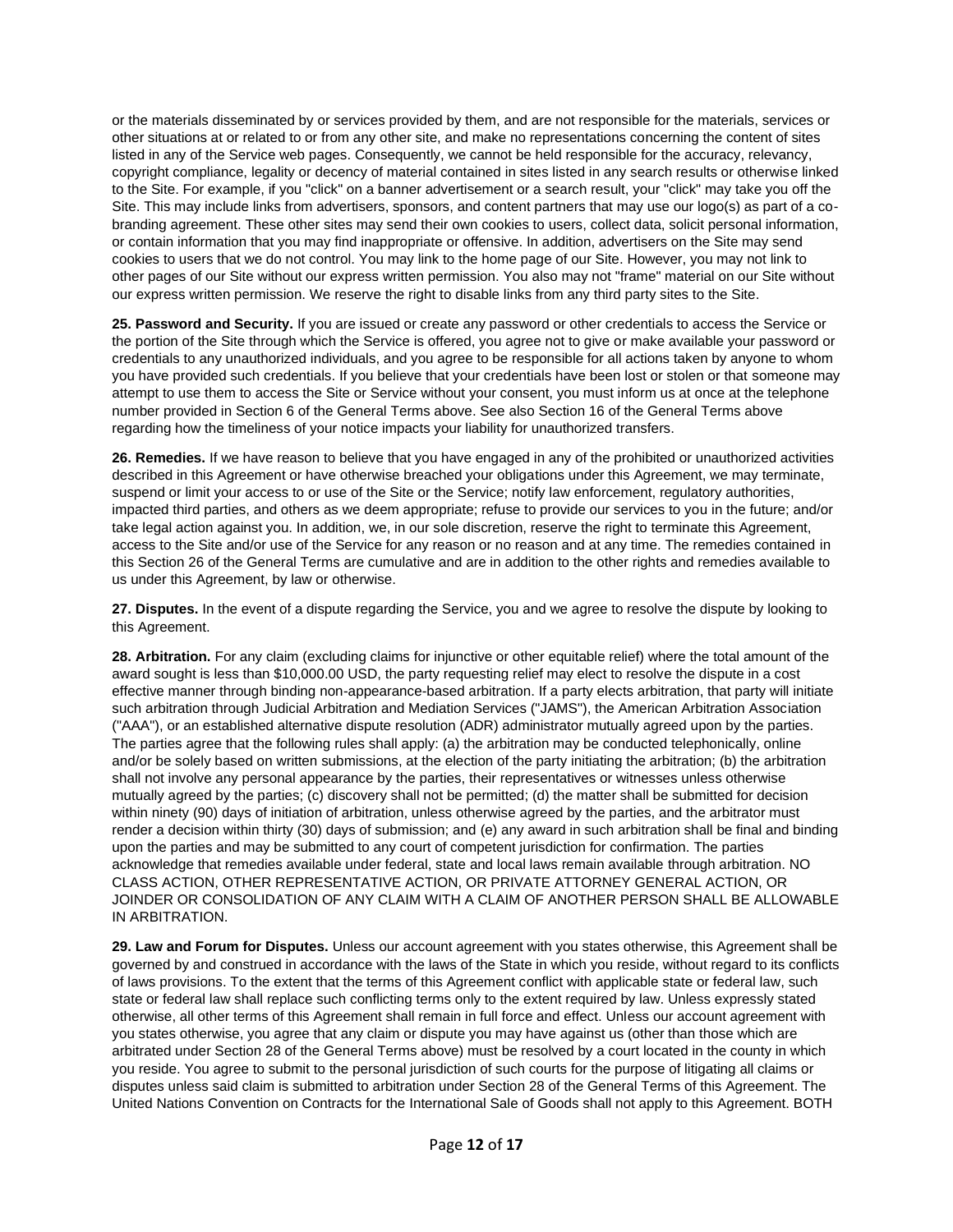PARTIES AGREE TO WAIVE ANY RIGHT TO HAVE A JURY PARTICIPATE IN THE RESOLUTION OF ANY DISPUTE OR CLAIM BETWEEN THE PARTIES OR ANY OF THEIR RESPECTIVE AFFILIATES ARISING UNDER THIS AGREEMENT.

**30. Indemnification.** You agree to defend, indemnify and hold harmless us and our Affiliates and Service Providers and their Affiliates and the employees and contractors of each of these, from any loss, damage, claim or demand (including attorney's fees) made or incurred by any third party due to or arising out of your breach of this Agreement and/or your use of the Site or the applicable Service.

**31. Release.** You release us and our Affiliates and Service Providers and the employees and contractors of each of these, from any and all claims, demands and damages (actual and consequential) of every kind and nature arising out of or in any way connected with any dispute that may arise between you or one or more other users of the Site or the applicable Service. In addition, if applicable to you, you waive California Civil Code §1542, which states that a general release does not extend to claims which the creditor does not know or suspect to exist in his favor at the time of executing the release, which if not known by him must have materially affected his settlement with the debtor.

**32. No Waiver.** We shall not be deemed to have waived any rights or remedies hereunder unless such waiver is in writing and signed by one of our authorized representatives. No delay or omission on our part in exercising any rights or remedies shall operate as a waiver of such rights or remedies or any other rights or remedies. A waiver on any one occasion shall not be construed as a bar or waiver of any rights or remedies on future occasions.

**33. Exclusions of Warranties.** THE SITE AND SERVICE AND RELATED DOCUMENTATION ARE PROVIDED "AS IS" WITHOUT WARRANTY OF ANY KIND, EITHER EXPRESSED OR IMPLIED, INCLUDING, BUT NOT LIMITED TO, THE IMPLIED WARRANTIES OF TITLE, MERCHANTABILITY, FITNESS FOR A PARTICULAR PURPOSE, AND NONINFRINGEMENT. IN PARTICULAR, WE DO NOT GUARANTEE CONTINUOUS, UNINTERRUPTED OR SECURE ACCESS TO ANY PART OF OUR SERVICE, AND OPERATION OF OUR SITE MAY BE INTERFERED WITH BY NUMEROUS FACTORS OUTSIDE OF OUR CONTROL. SOME STATES DO NOT ALLOW THE DISCLAIMER OF CERTAIN IMPLIED WARRANTIES, SO THE FOREGOING DISCLAIMERS MAY NOT APPLY TO YOU. THIS PARAGRAPH GIVES YOU SPECIFIC LEGAL RIGHTS AND YOU MAY ALSO HAVE OTHER LEGAL RIGHTS THAT VARY FROM STATE TO STATE.

**34. Limitation of Liability.** THE FOREGOING SHALL CONSTITUTE YOUR EXCLUSIVE REMEDIES AND THE ENTIRE LIABILITY OF US AND OUR AFFILIATES AND SERVICE PROVIDERS AND THE EMPLOYEES AND CONTRACTORS OF EACH OF THESE, FOR THE SERVICE AND THE PORTION OF THE SITE THROUGH WHICH THE SERVICE IS OFFERED. YOU ACKNOWLEDGE AND AGREE THAT FROM TIME TO TIME, THE SERVICE MAY BE DELAYED, INTERRUPTED OR DISRUPTED PERIODICALLY FOR AN INDETERMINATE AMOUNT OF TIME DUE TO CIRCUMSTANCES BEYOND OUR REASONABLE CONTROL, INCLUDING BUT NOT LIMITED TO ANY INTERRUPTION, DISRUPTION OR FAILURE IN THE PROVISION OF THE SERVICE, WHETHER CAUSED BY STRIKES, POWER FAILURES, EQUIPMENT MALFUNCTIONS INTERNET DISRUPTION OR OTHER REASONS. IN NO EVENT SHALL WE OR OUR AFFILIATES OR SERVICE PROVIDERS OR THE EMPLOYEES OR CONTRACTORS OF ANY OF THESE, BE LIABLE FOR ANY CLAIM ARISING FROM OR RELATED TO THE SERVICE CAUSED BY OR ARISING OUT OF ANY SUCH DELAY, INTERRUPTION, DISRUPTION OR SIMILAR FAILURE. IN NO EVENT SHALL WE OR OUR AFFILIATES OR SERVICE PROVIDERS OR THE EMPLOYEES OR CONTRACTORS OF ANY OF THESE, BE LIABLE FOR ANY INDIRECT, SPECIAL, INCIDENTAL, CONSEQUENTIAL, PUNITIVE OR EXEMPLARY DAMAGES, INCLUDING LOSS OF GOODWILL OR LOST PROFITS (EVEN IF ADVISED OF THE POSSIBILITY THEREOF) ARISING IN ANY WAY OUT OF THE INSTALLATION, USE, OR MAINTENANCE OF THE SERVICE OR THE PORTION OF THE SITE THROUGH WHICH THE SERVICE IS OFFERED, EVEN IF SUCH DAMAGES WERE REASONABLY FORESEEABLE AND NOTICE WAS GIVEN REGARDING THEM. IN NO EVENT SHALL WE OR OUR AFFILIATES OR SERVICE PROVIDERS OR THE EMPLOYEES OR CONTRACTORS OF ANY OF THESE BE LIABLE FOR ANY CLAIM ARISING FROM OR RELATED TO THE SERVICE OR THE PORTION OF THE SITE THROUGH WHICH THE SERVICE IS OFFERED THAT YOU DO NOT STATE IN WRITING IN A COMPLAINT FILED IN A COURT OR ARBITRATION PROCEEDING AS DESCRIBED IN SECTIONS 28 AND 29 OF THE GENERAL TERMS ABOVE WITHIN TWO (2) YEARS OF THE DATE THAT THE EVENT GIVING RISE TO THE CLAIM OCCURRED. THESE LIMITATIONS WILL APPLY TO ALL CAUSES OF ACTION, WHETHER ARISING FROM BREACH OF CONTRACT, TORT (INCLUDING NEGLIGENCE) OR ANY OTHER LEGAL THEORY. OUR AGGREGATE LIABILITY, AND THE AGGREGATE LIABILITY OF OUR AFFILIATES AND SERVICE PROVIDERS AND THE EMPLOYEES AND CONTRACTORS OF EACH OF THESE, TO YOU AND ANY THIRD PARTY FOR ANY AND ALL CLAIMS OR OBLIGATIONS RELATING TO THIS AGREEMENT SHALL BE LIMITED TO DIRECT OUT OF POCKET DAMAGES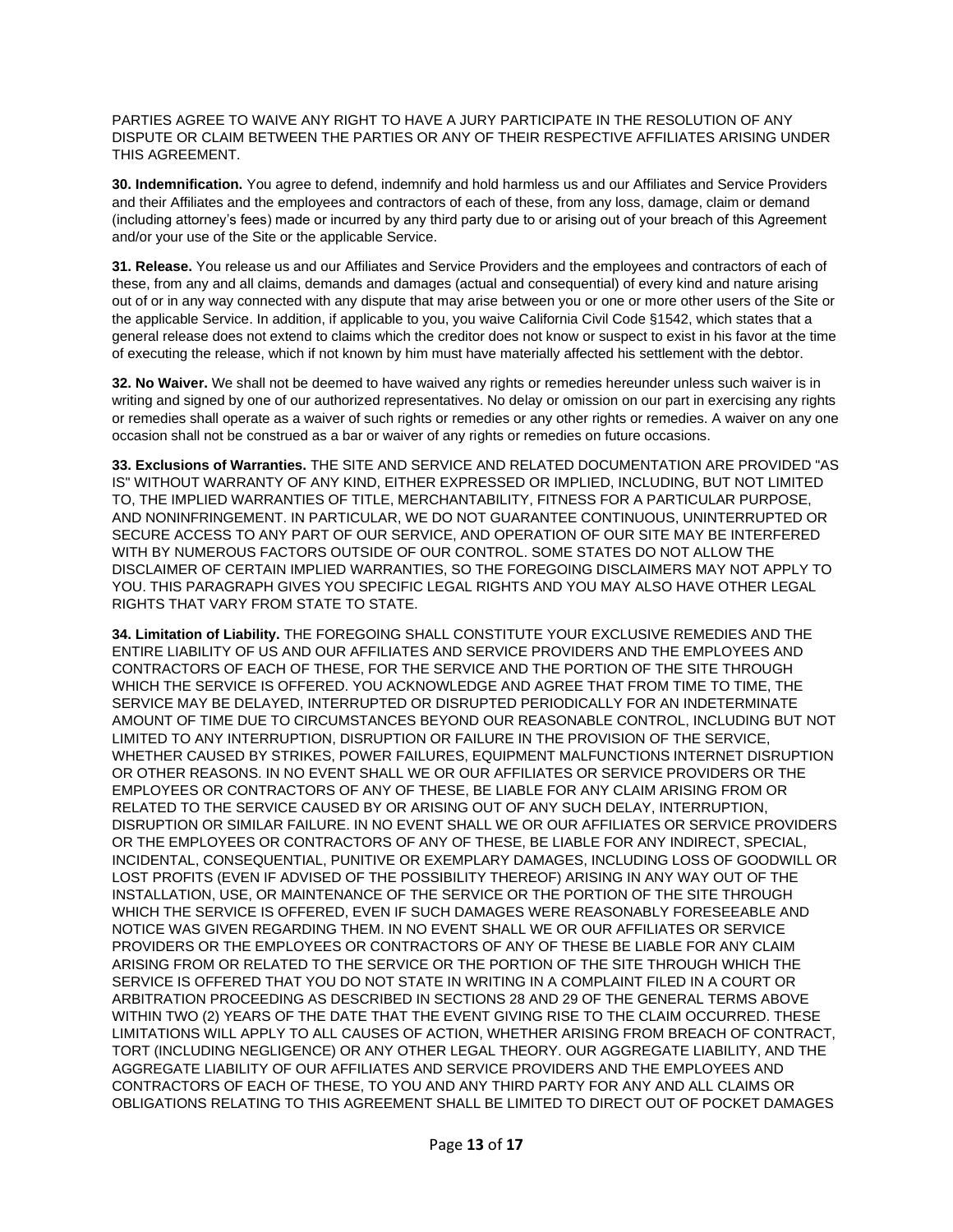UP TO A MAXIMUM OF \$500 (FIVE HUNDRED DOLLARS). SOME STATES DO NOT ALLOW THE EXCLUSION OR LIMITATION OF INCIDENTAL OR CONSEQUENTIAL DAMAGES SO THE ABOVE LIMITATION OR EXCLUSION MAY NOT APPLY TO YOU.

35. Complete Agreement, Severability, Captions, and Survival. You agree that this Agreement is the complete and exclusive statement of the agreement between us, sets forth the entire understanding between us and you with respect to the Service and the portion of the Site through which the Service is offered and supersedes any proposal or prior agreement, oral or written, and any other communications between us. If any provision of this Agreement is held to be invalid or unenforceable, such provision shall be struck and the remaining provisions shall be enforced. The captions of Sections in this Agreement are for convenience only and shall not control or affect the meaning or construction of any of the provisions of this Agreement. Sections 2, 5-7, 11, 17, 18, 23, and 26-35 of the General Terms, as well as any other terms which by their nature should survive, will survive the termination of this Agreement. If there is a conflict between the terms of this Agreement and something stated by an employee or contractor of ours (including but not limited to its customer care personnel), the terms of the Agreement will prevail.

### **36. Definitions.**

a. "ACH Network" means the funds transfer system, governed by the NACHA Rules, that provides funds transfer services to participating financial institutions.

b. "Affiliates" are companies related by common ownership or control.

c. "Business Day" is every Monday through Friday, excluding Federal Reserve holidays or other days that banks are legally closed.

d. "Eligible Transaction Account" is a transaction account from which your payments will be debited, your Service fees, if any, will be automatically debited, or to which payments and credits to you will be credited, that is eligible for the Service. Depending on the Service, an Eligible Transaction Account may include a checking, money market or other direct deposit account, credit card account, or debit card account, including any required routing information.

e. "Payment Instruction" is the information provided for a payment to be made under the applicable Service, which may be further defined and described below in connection with a specific Service.

f. "Payment Network" means a debit or credit network (such as the ACH Network or ACCEL / Exchange payment network) through which funds may be transferred.

g. "Service Provider" means companies that we have engaged (and their Affiliates) to render some or all of the Service to you on our behalf.

### **ACCOUNT TO ACCOUNT TRANSFERS ADDITIONAL TERMS**

### **1. Description of Service, Authorization and Processing.**

a. The term "Transfer Money Terms" means these Account to Account Transfers Additional Terms. The Account to Account transfer service (for purposes of these Transfer Money Terms, and the General Terms as they apply to these Transfer Money Terms, the "Service") enables you to transfer funds between your Account(s) that you maintain with us on the one hand, and your Account(s) that are maintained by other financial institutions, on the other hand.

1. "Small Business Transfers Service" means functionality, to the extent made available by us, that enables a Business to transfer funds between Account(s) that the Business maintains with us on the one hand, and Account(s) that the Business maintains with other financial institutions, on the other hand. Businesses accessing the Service shall be classified as Small Business Transfers Service users. The Small Business Transfers Service is included in the definition of "Service".

2. "Instant Transfers" means functionality, to the extent made available by us, that uses Payment Networks designed to transfer funds on the same day or sooner between your Account(s) that you maintain with us on the one hand, and your Account(s) that are maintained by other financial institutions, on the other hand. Instant Transfers are only available for financial institutions and applicable Accounts that enabled to send and receive such Instant Transfers. Not all financial institutions and/or Accounts are available to participate in Instant Transfers. Instant Transfers are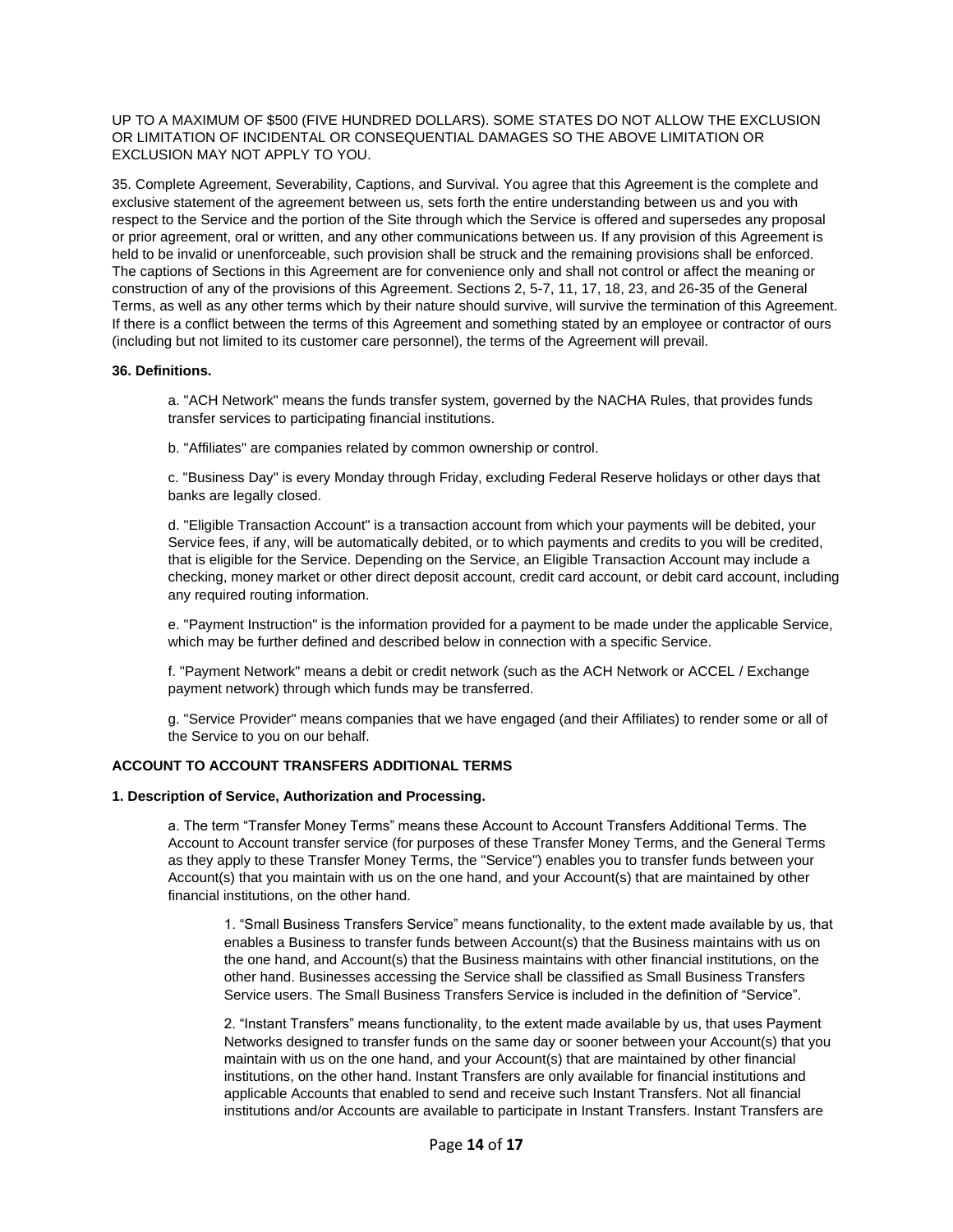not instantaneous. Payment delivery speed may vary based upon the funds availability policy of each financial institution, Payment Network availability, or other factors. Instant Transfers are included in the definition of "Service".

b. You represent and warrant that you are either the sole owner or a joint owner of the Eligible Transaction Account and the External Account and that you have all necessary legal right, power and authority to transfer funds between the Eligible Transaction Account and the External Account. If you are a joint owner of the Eligible Transaction Account, External Account, or both, then you represent and warrant that (i) you have been authorized by all of the other joint owners to operate such Accounts without their consent (including without limitation to withdraw or deposit any amount of funds to such Accounts or to even withdraw all funds from such Accounts); and (ii) we may act on your instructions regarding such Accounts without liability to such other joint owners. Further, you represent and warrant that the External Account is located in the United States.

c. You may initiate (1) a one-time Transfer Instruction for which processing shall be initiated immediately, (2) a onetime Transfer Instruction for which processing shall be initiated at a later specified date up to one (1) year, and (3) a recurring series of Transfer Instructions for which processing shall be initiated on the specified dates. Options (2) and (3) above are not available for Instant Transfers. Further details about each of these options can be found on the Site. When we receive a Transfer Instruction from you, you authorize us to (i) debit your Eligible Transaction Account and remit funds on your behalf to the External Account designated by you and to debit your applicable Account as described below in Section 5 of the Transfer Money Terms (Service Fees and Additional Charges); or, as applicable, to (ii) credit your Eligible Transaction Account and remit funds on your behalf from the External Account designated by you and to debit your applicable Account as described below in Section 5 of the Transfer Money Terms (Service Fees and Additional Charges). You also authorize us to reverse a transfer from the applicable Account if the debit is returned from the other Account in the transaction for any reason, including but not limited to nonsufficient funds. Transfers may be delayed or blocked to prevent fraud or comply with regulatory requirements. If we delay or block a Transfer Instruction that you have initiated, we will notify you in accordance with your user preferences (i.e. email, push notification).

d. We will use reasonable efforts to make all your transfers properly. However, we shall incur no liability if we are unable to complete any transfers initiated by you because of the existence of any one or more of the following circumstances:

1. If, through no fault of ours, the Eligible Transaction Account or External Account does not contain sufficient funds to complete the transfer or the transfer would exceed the credit limit of your overdraft account;

2. The Service is not working properly and you know or have been advised by us about the malfunction before you execute the transaction;

3. The transfer is refused as described in Section 6 of the Transfer Money Terms below;

4. You have not provided us with the correct information, including but not limited to the correct Eligible Transaction Account or External Account information; and/or,

5. Circumstances beyond our control (such as, but not limited to, fire, flood, network or system down time, issues with the financial institution(s), or interference from an outside force) prevent the proper execution of the transfer and we have taken reasonable precautions to avoid those circumstances.

e. It is your responsibility to ensure the accuracy of any information that you enter into the Service, and for informing us as soon as possible if you become aware that this information is inaccurate. You may not use a P.O. Box as a postal address. We will make a reasonable effort to stop or recover a transfer made to the wrong Account once informed, but we do not guarantee such recovery and will bear no responsibility or liability for damages resulting from incorrect information entered by you.

f. Instant Transfers. The Instant Transfers feature allows for transfers to and from External Accounts that are enabled through a Payment Network designed to deliver transfers on the same day and potentially within minutes, although actual speed will vary, as described below. Instant Transfers are not instantaneous.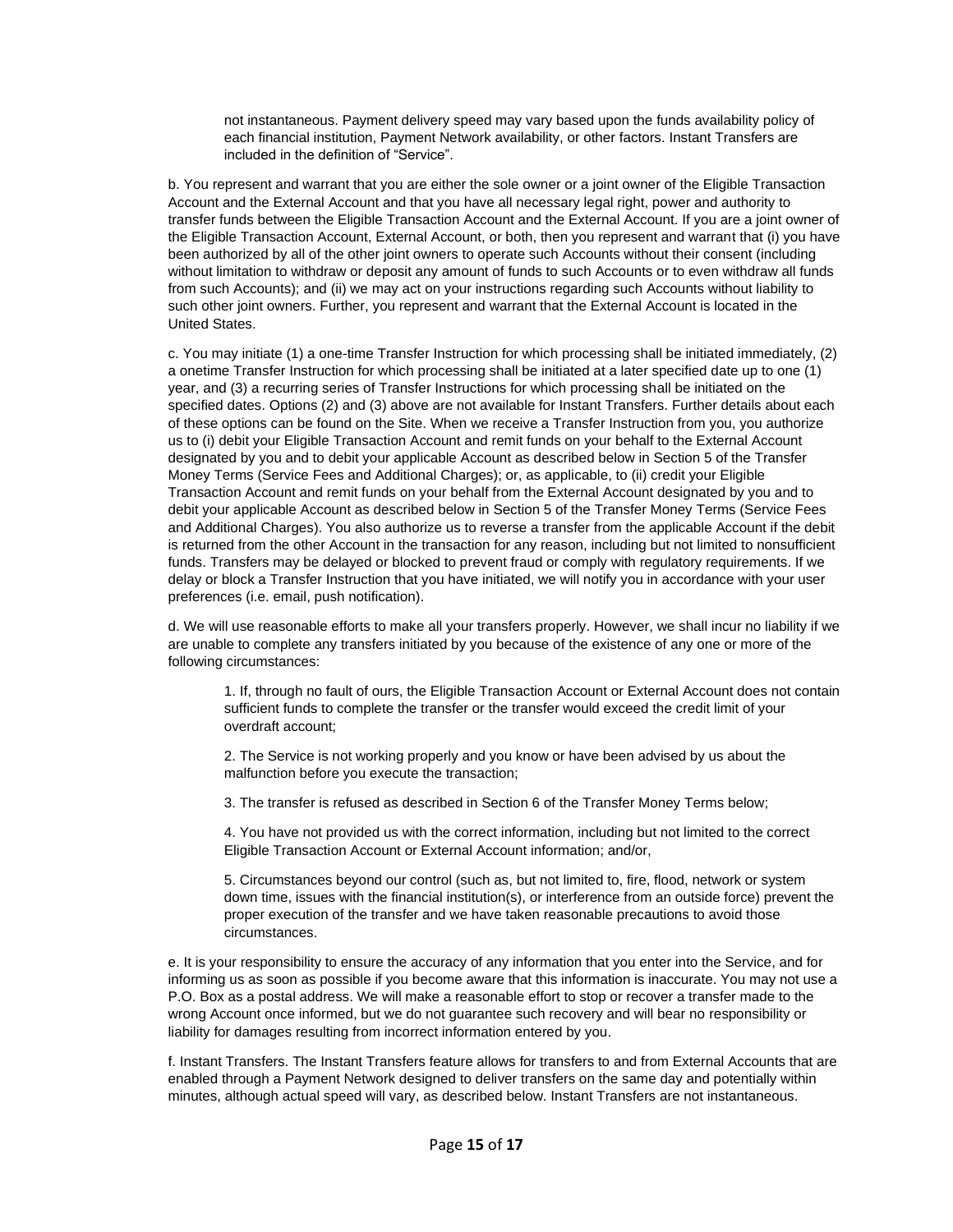Delivery speed may vary based upon the fraud, risk and other funds availability policy of the applicable External Account financial institution and Payment Network availability. We are not responsible for the performance, speed, or other acts or omissions of the Payment Networks or other financial institutions that may be involved in the transmission of a transfer. We shall not be obligated to comply with the Automated Clearinghouse (ACH) Rules in such recovery efforts or otherwise in connection with Instant Transfers unless the applicable transaction is transmitted through the ACH network. We are only responsible for delivery of the applicable Transfer Instructions to the applicable Payment Network in the format required by the applicable Payment Network's specifications.

**2. Transfer Methods and Amounts.** Section 15 of the General Terms (Payment Methods and Amounts) applies to the Service, even in circumstances where the External Account is closed and we are attempting to return funds to such Account.

**3. Transfer Cancellation Requests.** You may cancel a transfer at any time until it begins processing (as shown in the Service). Instant Transfers may not be cancelled as the Transfer Instructions will be processed immediately.

**4. Stop Payment Requests.** If you desire to stop any transfer that has already been processed, you must contact customer care for the Service pursuant to Section 22 of the General Terms. Although we will make a reasonable effort to accommodate your request, we will have no liability for failing to do so. We may also require you to present your request in writing within fourteen (14) days. The charge for each request will be the current charge for such service as set out in the applicable fee schedule.

**5. Service Fees and Additional Charges.** You are responsible for paying all fees associated with your use of the Service. Applicable fees will be disclosed in the user interface for, or elsewhere within, the Service or Site. Any applicable fees will be charged regardless of whether the Service was used, except for fees that are specifically usebased. Use-based fees for the Service will be charged against the Account that is debited for the funds transfer. There may also be charges for additional transactions and other optional services. Additional fees may apply for Instant Transfers and Businesses enrolled in the Small Business Transfers Service. You agree to pay such charges and authorize us to deduct the calculated amount from the applicable Eligible Transaction Account you hold with us or the Account that is debited for the funds transfer, depending on how such charges are described in the user interface for the Service. Any financial fees associated with your standard deposit accounts will continue to apply. You are responsible for any and all telephone access fees and Internet service fees that may be assessed by your telephone and Internet service provider. Section 18 of the General Terms (Failed Or Returned Payment Instructions) applies if you do not pay our fees and charges for the Service, including without limitation if we debit the External Account for such fees, as described in this Section, and there are insufficient fees in the External Account; Section 18 of the General Terms should be interpreted as applying to the External Account, not just the Eligible Transaction Account, in such circumstances.

**6. Refused Transfers.** We reserve the right to refuse any transfer. As required by applicable law, we will notify you promptly if we decide to refuse to transfer funds.

**7. Returned or Failed Transfers.** In using the Service, you understand transfers may be returned or fail for various reasons such as, but not limited to, the External Account number is not valid. We will use reasonable efforts to research and correct the transfer to the intended Account or void the transfer. We will, to the extent permitted by law, make reasonable attempts to return any unclaimed, refused, refunded, prohibited, failed, or denied transfer to your Account that we debited for the funds transfer or use other reasonable efforts to return such transfer to you as permitted by law. In certain cases, we may require you to contact us or the financial institution for your External Account to initiate a request to receive such funds. You may receive notification from us.

**8. Your Liability for Unauthorized Transfers.** This Section 8 (Your Liability for Unauthorized Transfers) applies only to the Small Business Transfers Service.

Federal Regulation E provides certain protections against loss resulting from unauthorized online banking or mobile banking transfers from your personal account, including bill payments or transfers to other accounts. These protections do not apply to business purpose Accounts, regardless of account ownership.

Section 16 (Your Liability for Unauthorized Transfers) of the General Terms shall not apply to the Small Business Transfers Service. Immediately following your discovery of an unauthorized Transfer Instruction, you shall communicate with customer care for the Small Business Transfers Service in the manner set forth in Section 6 (Notices to Us Regarding the Service) of the General Terms above. You acknowledge and agree that time is of the